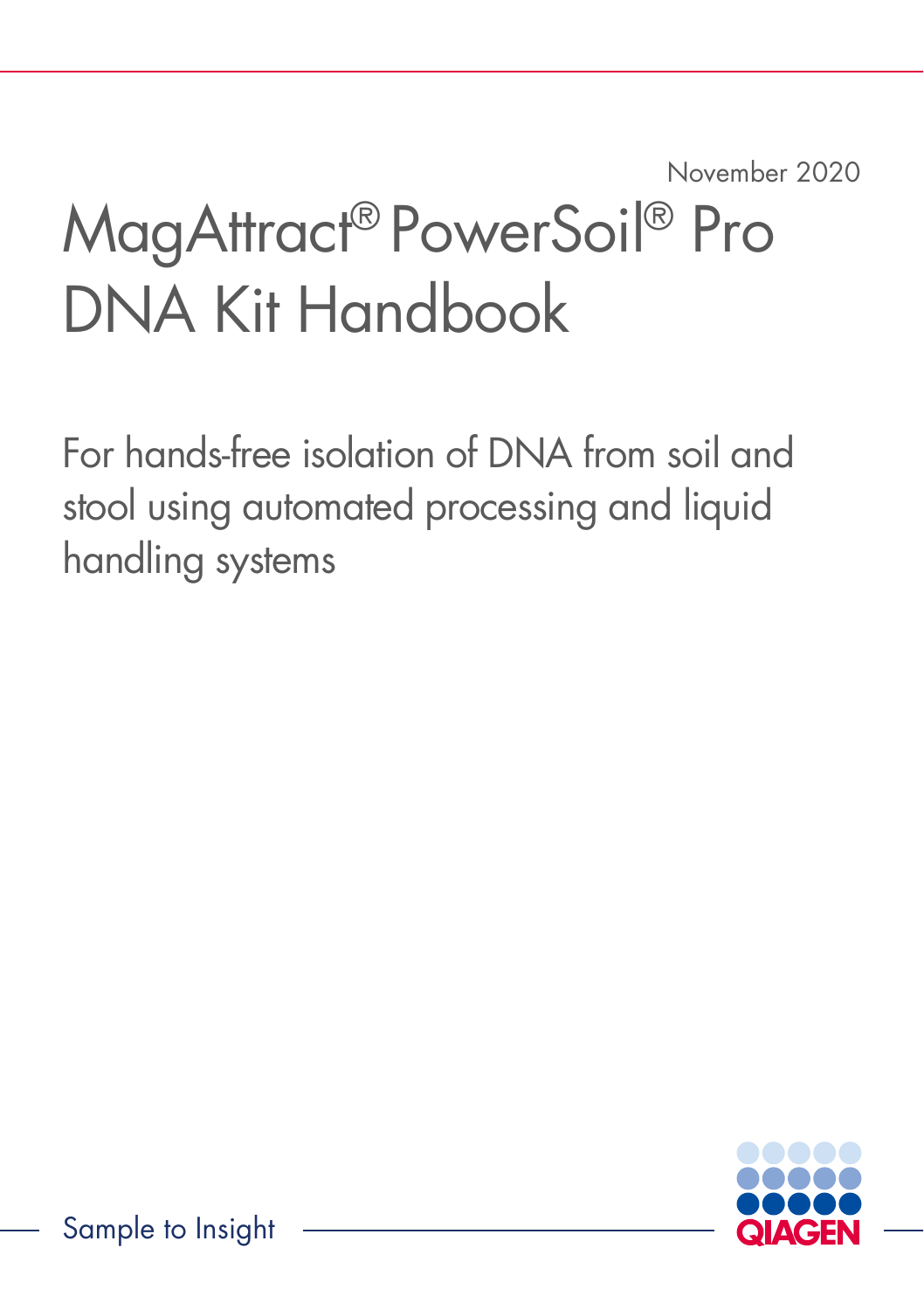#### Contents

| Protocol for Low Biomass Samples: MagAttract PowerSoil Pro DNA Kit with KingFisher - |  |
|--------------------------------------------------------------------------------------|--|
|                                                                                      |  |
|                                                                                      |  |
|                                                                                      |  |
|                                                                                      |  |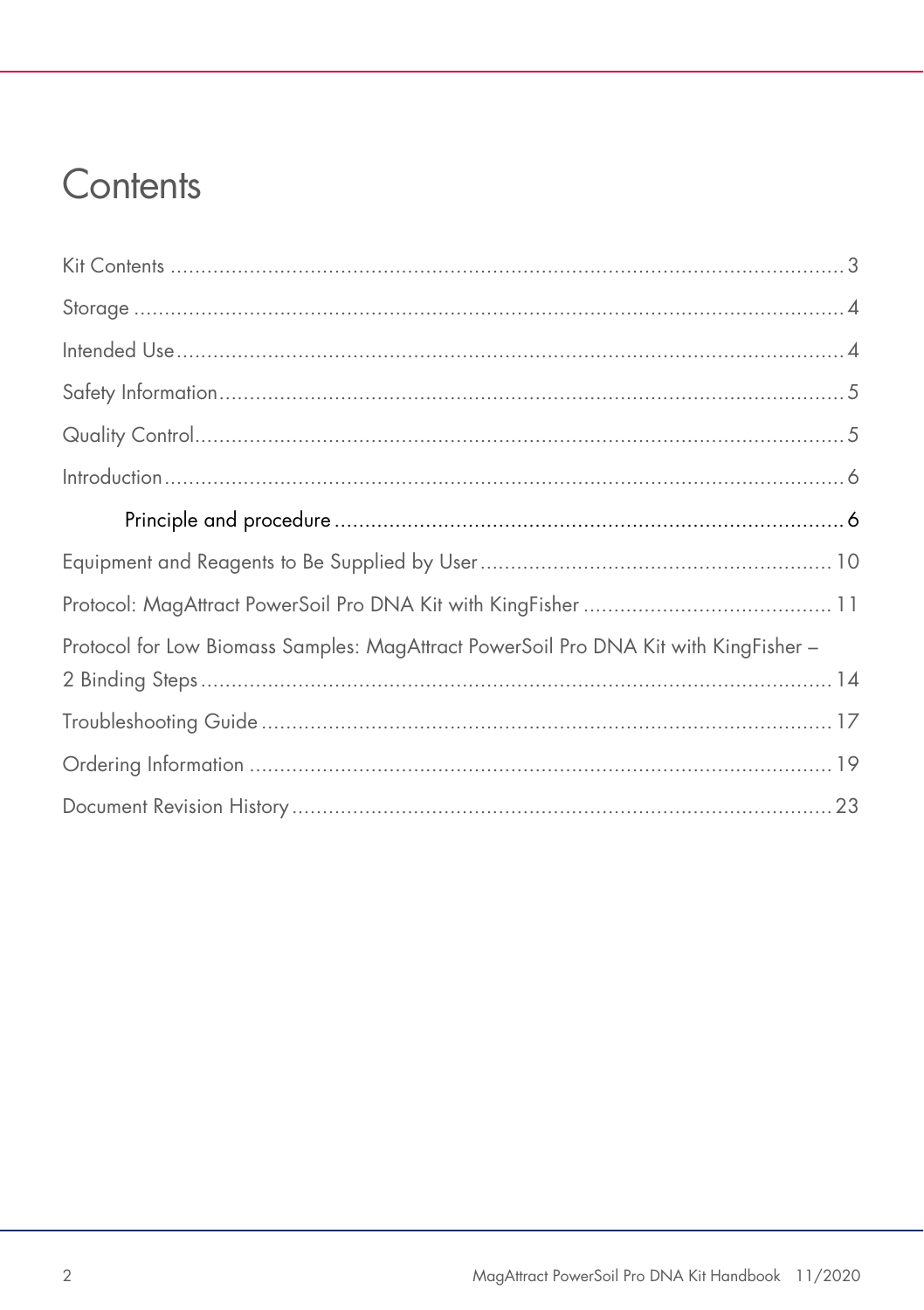#### <span id="page-2-0"></span>Kit Contents

| MagAttract PowerSoil Pro DNA Kit               | (384)             |
|------------------------------------------------|-------------------|
| Catalog no.                                    | 47109             |
| No. of preps                                   | 384               |
| Solution CD1                                   | $2 \times 200$ ml |
| RNase A (25 mg/ml)                             | 1                 |
| Solution CD2                                   | $2 \times 60$ ml  |
| <b>MagAttract Suspension G</b>                 | $13 \text{ ml}$   |
| QSB1 concentrate                               | 200 ml            |
| MW1 concentrate                                | 250 ml            |
| Solution C6                                    | 66 ml             |
| Collection microtubes, racked (CMTRs)          | $\overline{4}$    |
| Caps for collection microtubes $(55 \times 8)$ | 1                 |
| Quick-Start Protocol                           |                   |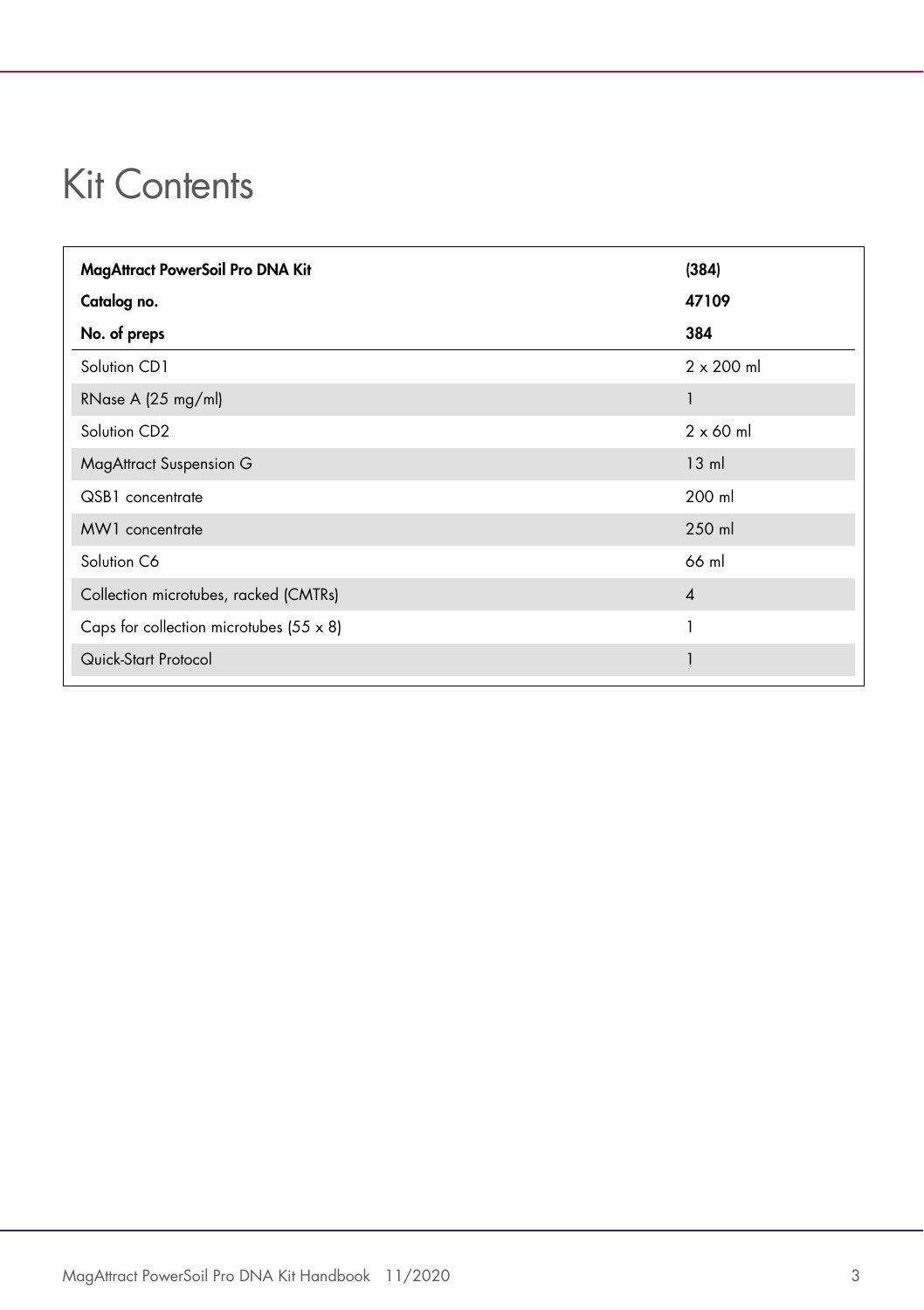### <span id="page-3-0"></span>Storage

Solution CD2 should be stored at 2-8°C upon arrival. All other reagents and kit components of the MagAttract PowerSoil Pro DNA Kit can be stored at room temperature (15–25°C) until the expiration date printed on the box label.

### <span id="page-3-1"></span>Intended Use

All MagAttract products are intended for molecular biology applications. These products are not intended for the diagnosis, prevention, or treatment of a disease.

All due care and attention should be exercised in the handling of the products. We recommend all users of QIAGEN® products to adhere to the NIH guidelines that have been developed for recombinant DNA experiments or to other applicable guidelines.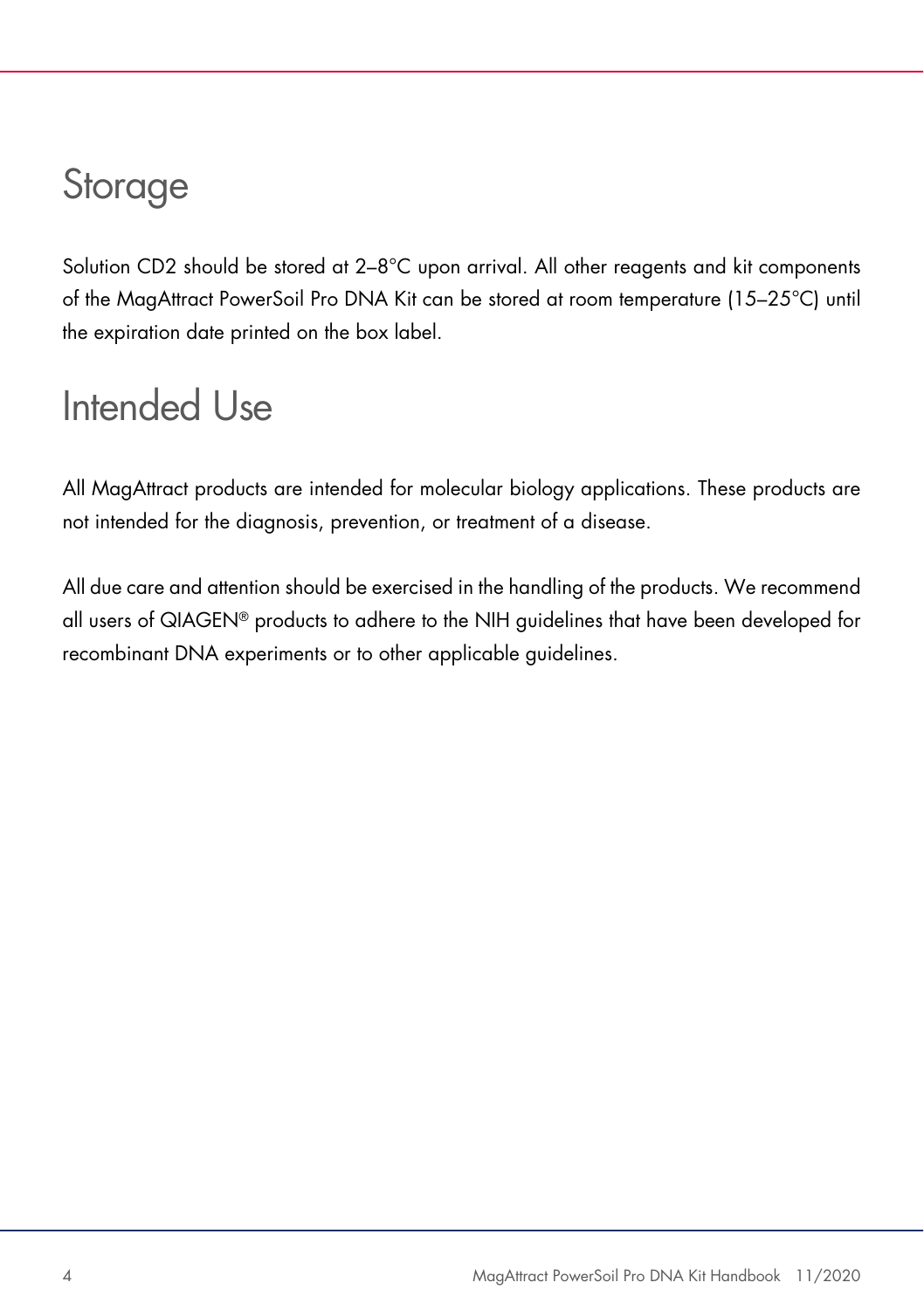### <span id="page-4-0"></span>Safety Information

When working with chemicals, always wear a suitable lab coat, disposable gloves, and protective goggles. For more information, please consult the appropriate safety data sheets (SDSs). These are available online in convenient and compact PDF format at www.qiagen.com/safety where you can find, view, and print the SDS for each QIAGEN kit and kit component.



QSB1, MW1, and ethanol are flammable.



CAUTION DO NOT add bleach or acidic solutions directly to the sample preparation waste.

Solution CD1, QSB1, and MW1 contain chaotropic salts, which can form highly reactive compounds when combined with bleach. If the liquid containing these buffers is spilt, clean with a suitable laboratory detergent and water. If the spilt liquid contains potentially infectious agents, clean the affected area first with laboratory detergent and water and then with 1% (v/v) sodium hypochlorite.

## <span id="page-4-1"></span>Quality Control

In accordance with QIAGEN's ISO-certified Quality Management System, each lot of MagAttract PowerSoil Pro DNA Kit is tested against predetermined specifications to ensure consistent product quality.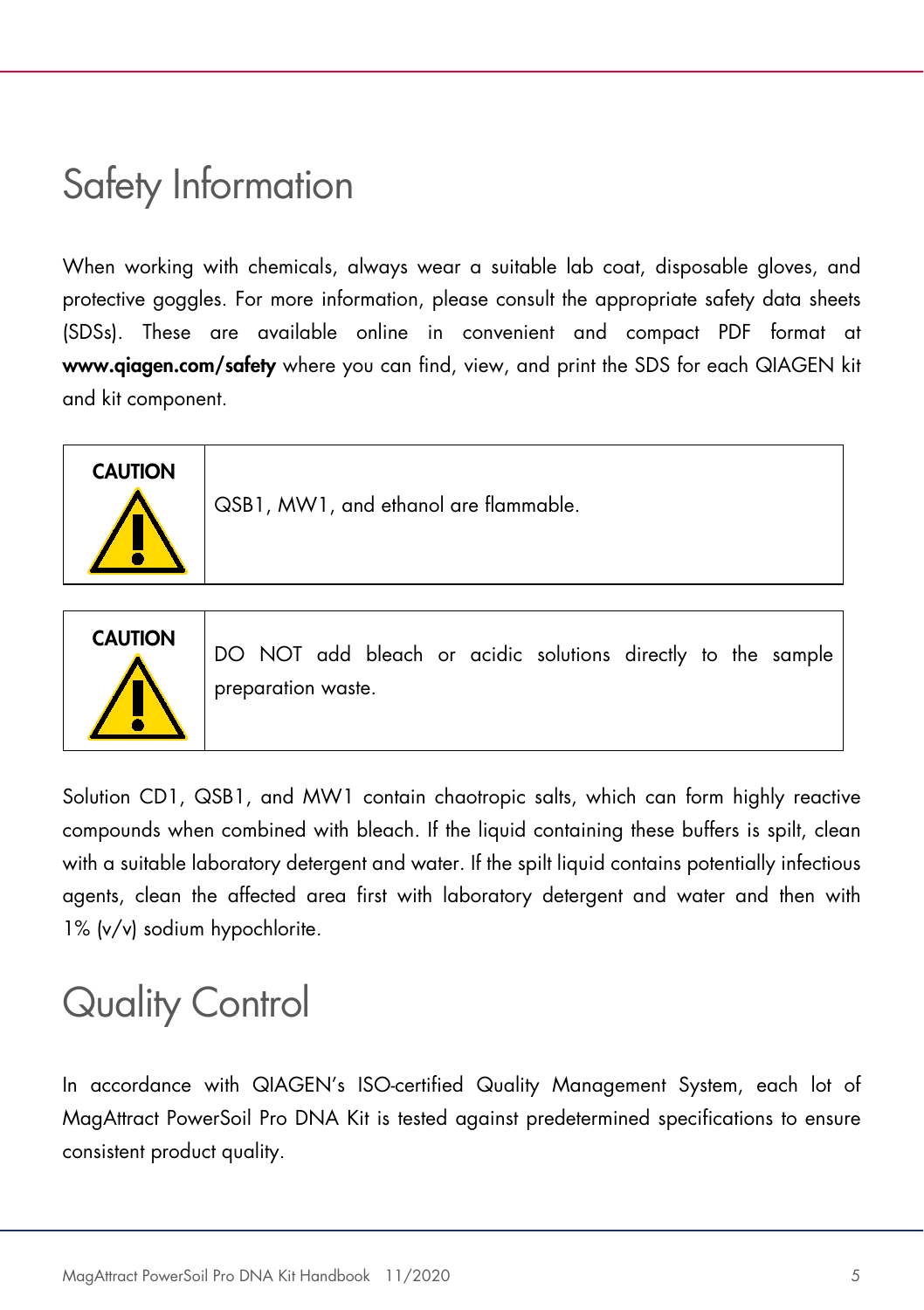#### <span id="page-5-0"></span>Introduction

The MagAttract PowerSoil Pro DNA Kit allows automated high-throughput isolation of DNA from up to 384 soil samples in less than 1 day and is optimized for use with the Thermo Scientific® KingFisher® Flex platform. Protocols for other instruments are being developed; please contact QIAGEN Technical Services if you are interested in using a different instrument with this kit.

The MagAttract PowerSoil Pro DNA Kit comprises a novel and proprietary method for isolating microbial genomic DNA from environmental and stool samples. The kit uses QIAGEN's second-generation Inhibitor Removal Technology® (IRT) and is intended for use with stool samples or environmental samples containing high humic acid content, including difficult soil types such as compost, sediment, and manure. Other more common soil and stool types have also been used successfully with this kit. A novel, proprietary magnetic bead system is used to isolate nucleic acids from the IRT-treated lysate without binding residual contaminants. Improved IRT combined with more efficient bead beating and lysis chemistry yields high-quality DNA that can be used immediately in demanding downstream applications, including PCR, qPCR, and next-generation sequencing (NGS; 16S and whole genome).

#### <span id="page-5-1"></span>Principle and procedure

The MagAttract PowerSoil Pro DNA Kit is effective at removing PCR inhibitors from soil and stool materials from even the most difficult types. Environmental or human samples are added to a 96-well bead beating plate or bead beating tubes for rapid and thorough homogenization. Cell lysis occurs by a combination of mechanical and chemical methods. Humic acids are removed using IRT. Prepared lysates are transferred to the KingFisher Flex platform where total genomic DNA is captured on specialized magnetic beads in the presence of buffers. DNA is washed on the beads and then eluted, and is ready for NGS, PCR, and other downstream applications.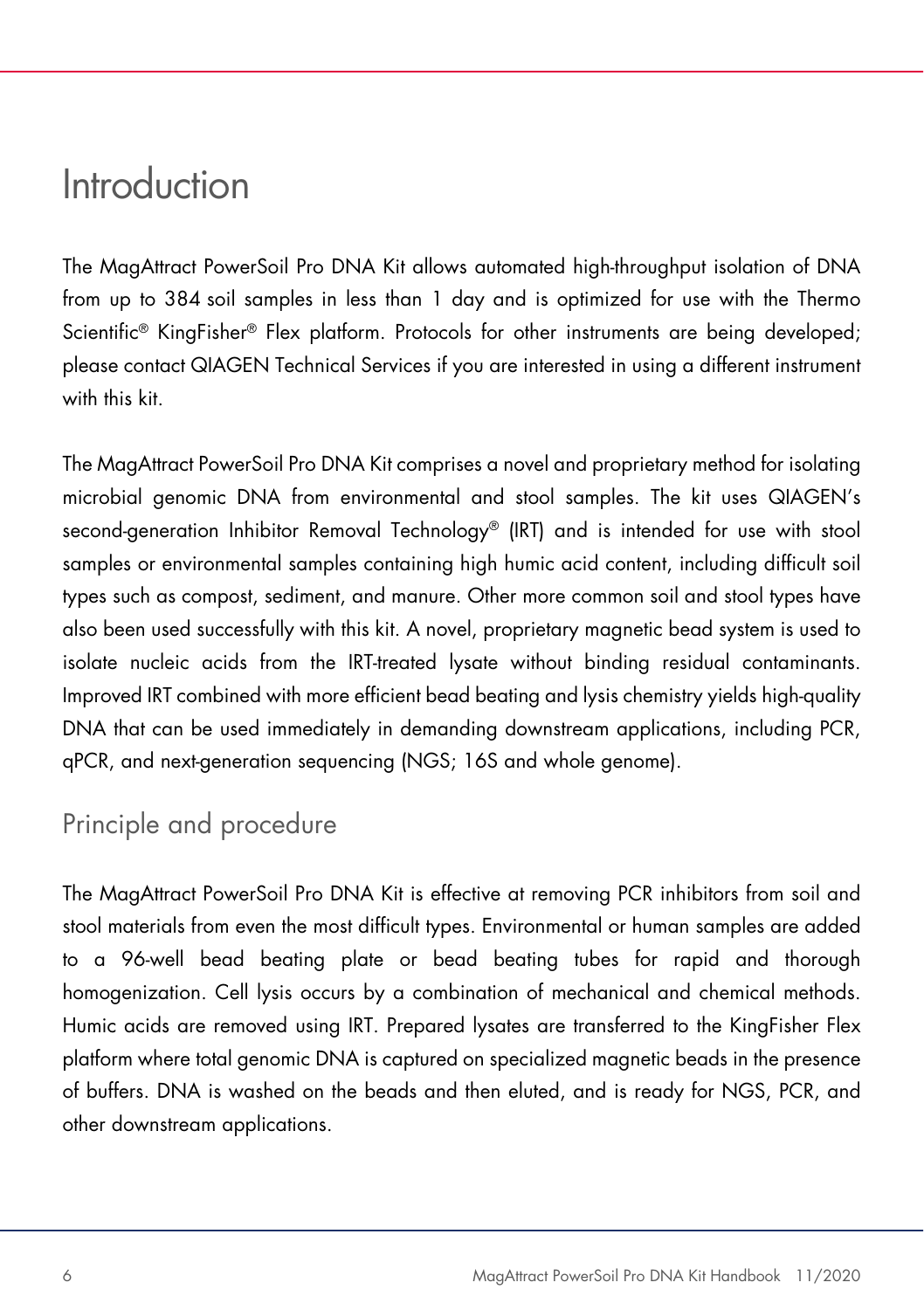#### Starting material

This protocol is intended primarily for the extraction of microbial genomic DNA from complex substrates, such as stool or soil. Typically, these samples contain high amounts of inhibitors that interfere with downstream enzymatic reactions and compounds that can degrade DNA. The MagAttract PowerSoil Pro DNA Kit is specially designed for the removal of these substances and for the extraction of microbial genomic DNA that is free of proteins, nucleases, and other contaminants or inhibitors.

The recommended starting amount of stool sample is 100 mg. The maximum recommended starting material for stool samples is 200 mg; for dehydrated stool samples, start with no more than 100 mg. In general, highest yields are seen with 50–150 mg of input stool material, though this varies with the source. The recommended starting amount of soil material is 250 mg.

Microbial genomic DNA purified using the MagAttract PowerSoil Pro DNA Kit is ready for use in enzymatic reactions, such as PCR or NGS, or it can be stored at −30 to −15°C.

#### Bead beating

This kit requires bead beating for efficient lysis of microbial cells. The MagAttract PowerSoil Pro DNA Kit is designed to be used in combination with either PowerBead Pro Plates (cat. no. 19311) or PowerBead Pro Tubes (cat. no. 19301). The use of other disruption media can lead to reduced yields of microbial genomic DNA.

For convenient high-throughput 96-well homogenization, we offer the TissueLyser II (cat. no. 85300) and Plate Adapter Set (cat. no. 11990). In conjunction with PowerBead Pro Plates, the TissueLyser II provides high-throughput processing for simultaneous, rapid, and effective disruption of up to 2 x 96 samples in only a few minutes.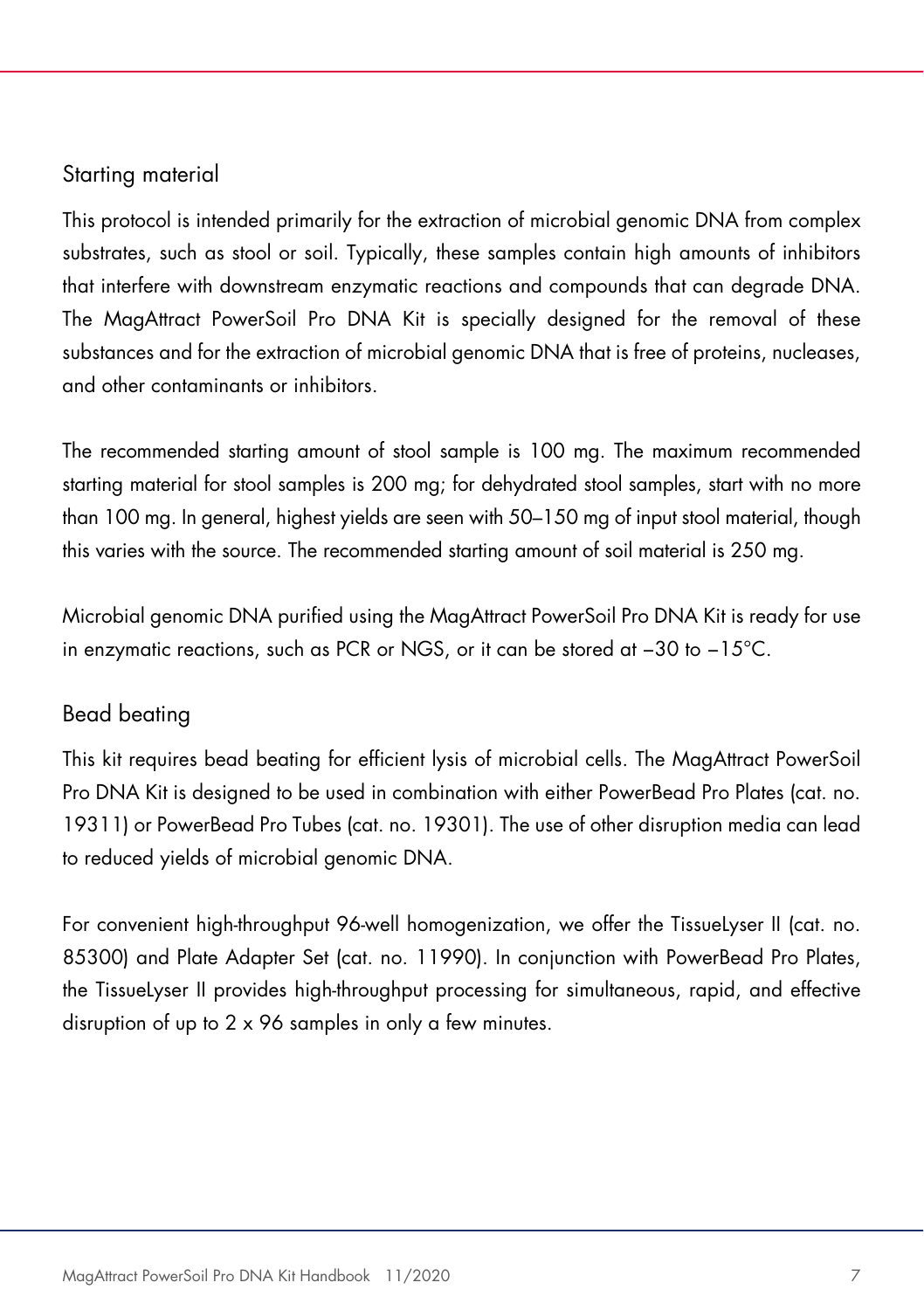For disruption using 2 ml PowerBead Pro Tubes, the TissueLyser II provides simultaneous disruption of up to 48 samples in combination with the TissueLyser Adapter Set 2  $\times$  24 (cat. no. 69982) or up to 96 samples in combination with the 2 ml Tube Holder Set (cat. no. 11993) and Plate Adapter Set.

Alternately, the PowerLyzer® 24 Homogenizer (cat. no. 13155) allows the simultaneous disruption of up to 24 PowerBead Pro Tubes.

Homogenization using Vortex-Genie® 2 with Vortex Adapter for 1.5–2 ml tubes (cat. no. 13000-V1-24) can also be used for disruption in conjunction with PowerBead Pro Tubes.

The order of placement of components and reagents for the platform portion of the protocol will be described in the downloaded software specific to the KingFisher platform being used.

Other open platform robots may be used with this kit. However, you may need to contact the manufacturer of your robot for help in adapting this protocol to their system.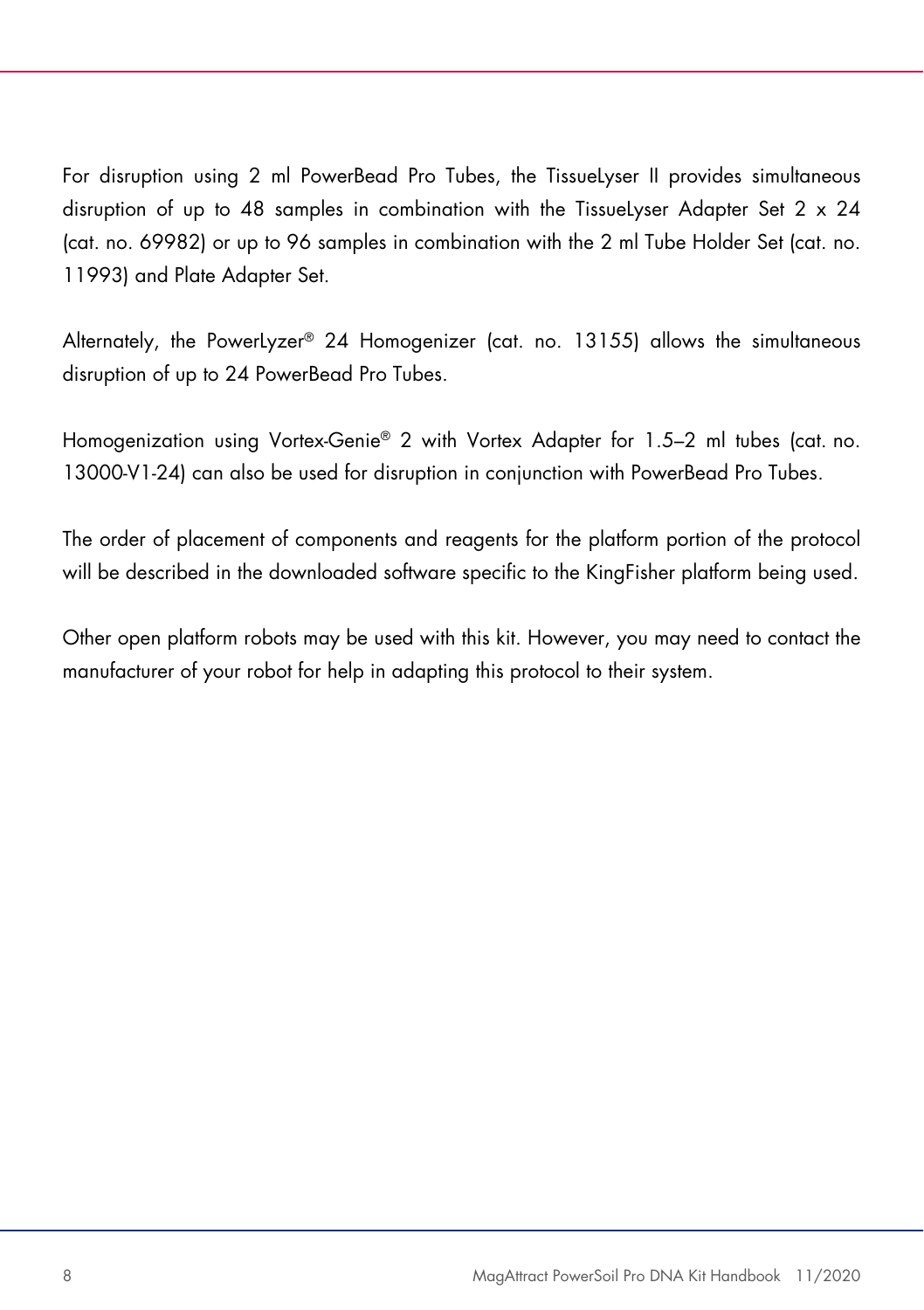

Figure 1. MagAttract PowerSoil Pro DNA Kit procedure.

Add soil or stool sample and Solution CD1 to PowerBead Pro Plate or PowerBead Pro Tube

TissueLyser II or Vortex-Genie 2

Transfer supernatant to CMTRs Add Solution CD2 and mix

Transfer up to 450 µl of the supernatant to the KingFisher Microtiter® 96 deep-well plate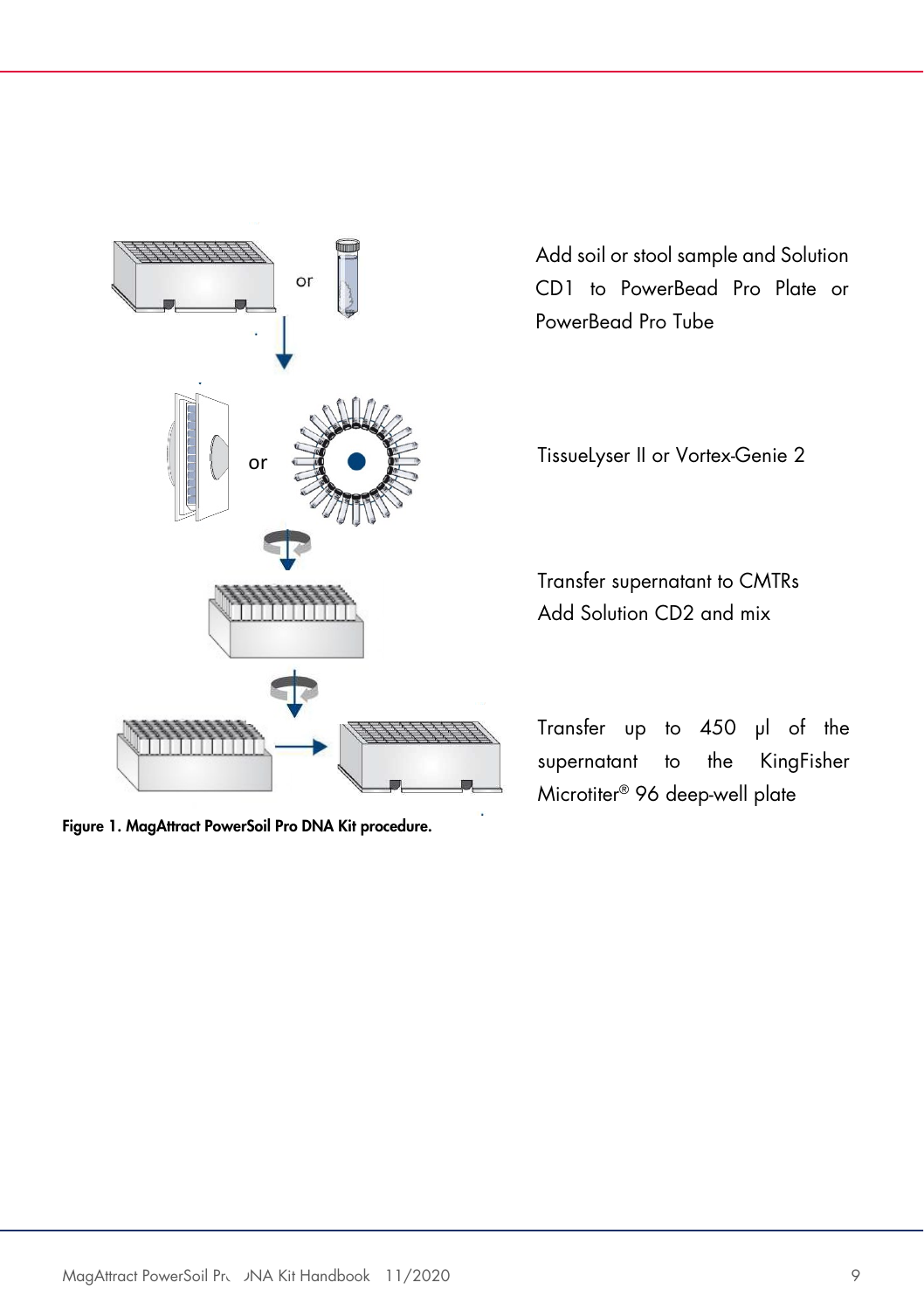### <span id="page-9-0"></span>Equipment and Reagents to Be Supplied by User

When working with chemicals, always wear a suitable lab coat, disposable gloves, and protective goggles. For more information, consult the appropriate safety data sheets (SDSs) available from the product supplier.

 Centrifuge capable of handling two 96-well blocks (13 cm x 8.5 cm x 60 cm) at 4500 x  $g$  or a microcentrifuge (up to 15,000 x  $g$ ) if using bead tubes

Note: If you have a centrifuge with a maximum speed less than  $4500 \times g$ , see the ["Troubleshooting Guide"](#page-16-0).

- High-velocity bead beater such as the TissueLyser II with corresponding adapter sets for use with PowerBead Pro Plates (Plate Adapter Set) or PowerBead Pro Tubes (TissueLyser Adapter Set 2 x 24, 2 ml Tube Holder Set, and Plate Adapter Set)
- Alternately, for use with PowerBead Pro Tubes, a Vortex-Genie 2 with Vortex Adapter for 24 (1.5–2 ml) tubes or the PowerLyzer 24 Homogenizer
- Multichannel pipettor (50–1000 μl)
- Extra-long pipette tips (0.1–1000 µl) for CMTRs (optional)
- 80% ethanol
- Multichannel pipettor reagent reservoirs for 10–150 ml
- Please contact your Thermo Fisher Scientific representative for specific KingFisher Flex consumables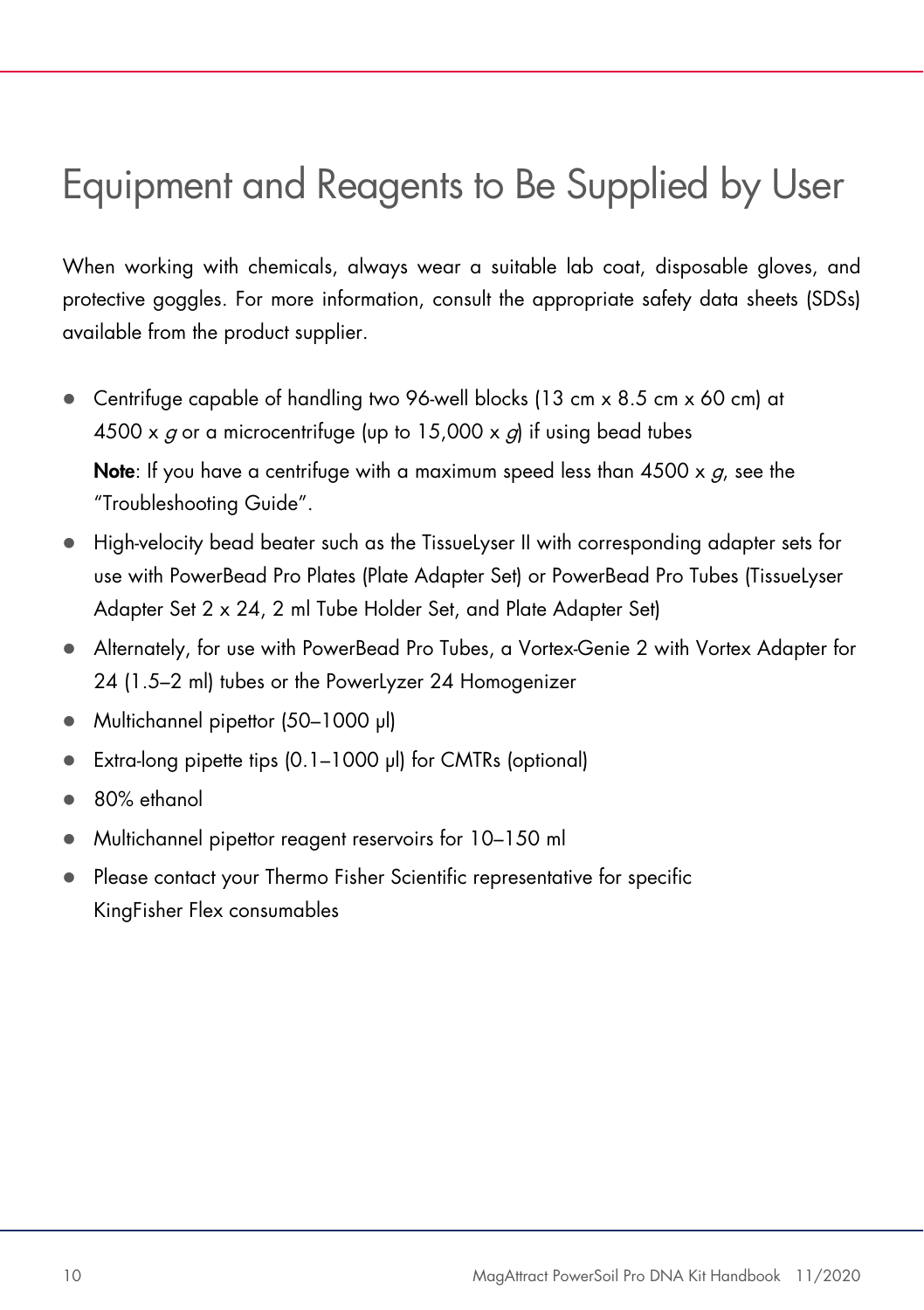## <span id="page-10-0"></span>Protocol: MagAttract PowerSoil Pro DNA Kit with KingFisher

This protocol describes the use of the MagAttract PowerSoil Pro DNA Kit (cat. no. 47109) with the KingFisher Flex instrument.

Solution CD2 should be stored at 2–8°C upon arrival. All other reagents and kit components should be stored at room temperature (15–25°C).

Important points before starting

- Use extra-long pipette tips (1000-1250 µl) for CMTRs.
- Add 400 µl RNase A solution to 80 ml Solution CD1 for each 96-well plate to be processed.
- Prepare Buffer QSB1 and Buffer MW1 according to the instructions on the bottles.
- In this protocol, 80% ethanol is required and needs to be supplied by the user.

#### Procedure

- 1. Spin the PowerBead Pro Plate or the PowerBead Pro Tube briefly to ensure that the beads have settled at the bottom of the wells or tube.
- 2. Add up to 250 mg of soil or 100 mg of stool into the plate/tube and 800 µl Solution CD1/RNase A solution. Seal the plate with sealing film or recap the tube.
- 3. Homogenize samples thoroughly using one of the following methods:
	- 3a. If using a PowerBead Pro Plate with the TissueLyser II, place a silicone compression mat on top of the sealing film and then place the sealed plate and the mat between 2 Plate Adapter Sets. Shake for 5 min at 25 Hz. Reorient the plates so that the sides that were closest to the machine body are now furthest from it. Shake again for 5 min at 25 Hz.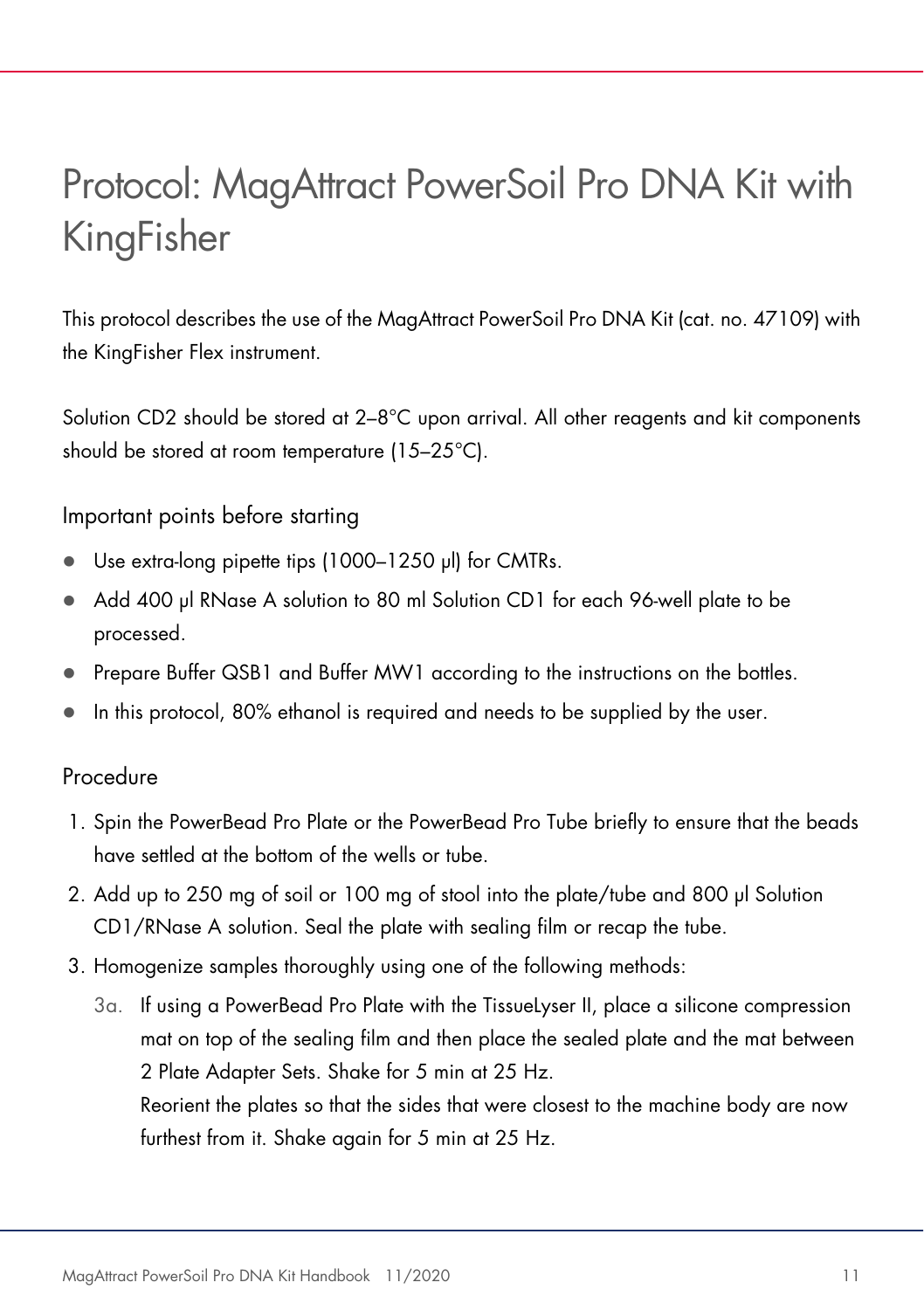- 3b. If using PowerBead Pro Tubes with the TissueLyser II, place the tubes into a TissueLyser Adapter Set 2 x 24 or into a 2 ml Tube Holder and Plate Adapter Set. Fasten the adapter into the TissueLyser II. Shake for 5 min at 25 Hz. Reorient the adapter so that the side that was closest to the machine body becomes furthest from it. Shake again for 5 min at 25 Hz.
- 3c. If using the PowerBead Pro Tubes with Vortex Adapters, secure the PowerBead Pro Tube horizontally on a Vortex Adapter for 1.5–2 ml tubes. Vortex at maximum speed for 10 min.

Note: If using Vortex Adapter for more than 12 preps simultaneously, increase the vortexing time by 5–10 min.

3d. If using the PowerBead Pro Tubes with the PowerLyzer 24 Homogenizer, PowerBead Pro Tubes must be properly balanced in the tube holder of the PowerLyzer 24 Homogenizer. We recommend homogenizing the sample at 2000 rpm for 30 s, pausing for 30 s, then homogenizing again at 2000 rpm for 30 s.

Note: Homogenizing samples at higher speeds (up to 4000 rpm) may increase yields but may result in more fragmented DNA.

- 4. Centrifuge the PowerBead Pro Plate at  $4500 \times g$  for 6 min or the PowerBead Pro Tubes at  $15,000 \times g$  for 1 min.
- 5. Transfer the supernatant to the CMTRs.

Note: Expect 500–600 µl. The supernatant may still contain some soil/stool particles.

- 6. Add 300 μl Solution CD2. Seal the CMTRs with the caps provided, and then vortex.
- 7. Centrifuge the CMTRs at 4500 x  $q$  for 6 min at room temperature (15–25°C).
- 8. Taking care to avoid any residual pellet, transfer no more than 450 µl supernatant from each well to a clean KingFisher Microtiter® 96 deep-well plate.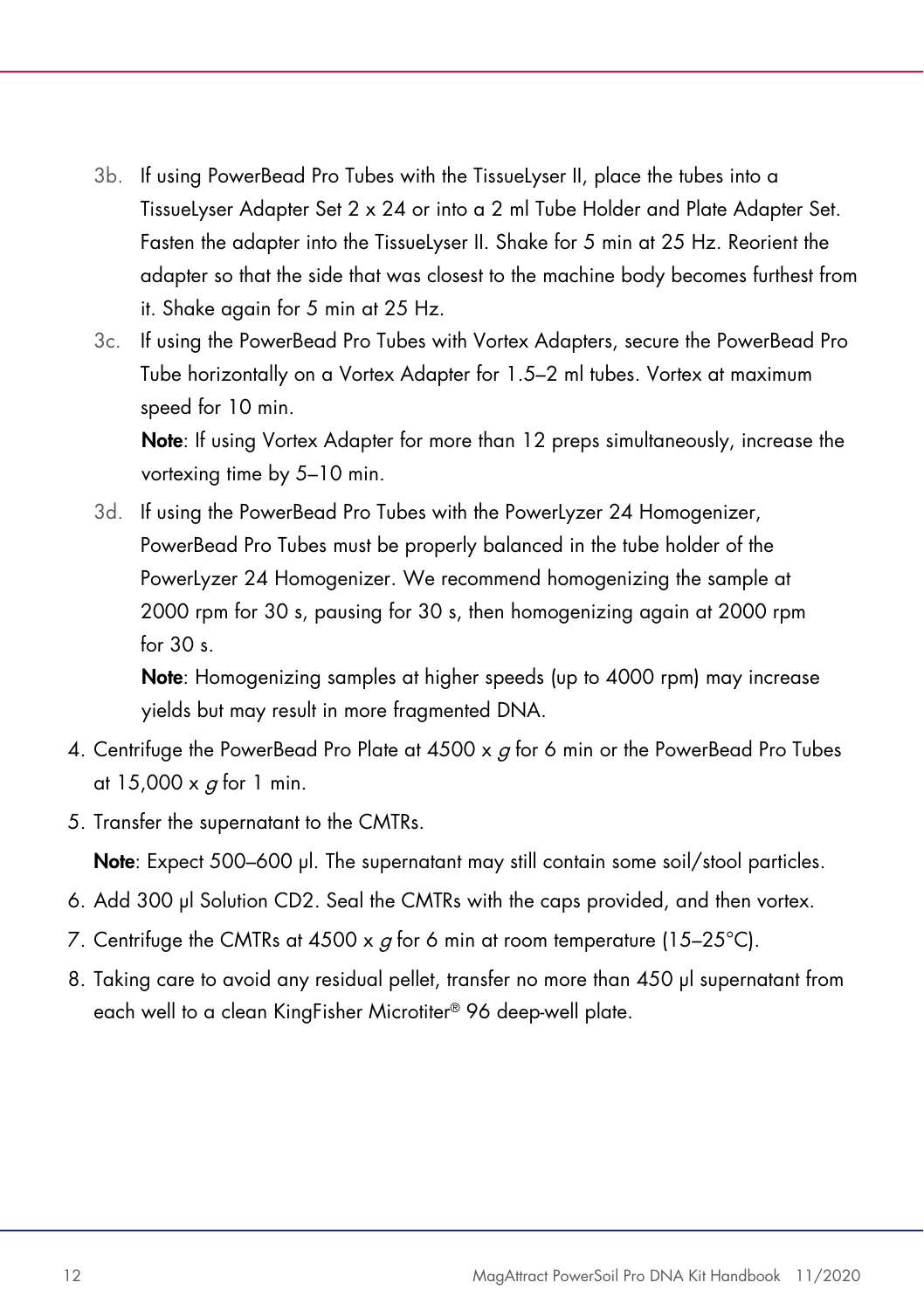- 9. Resuspend the MagAttract Suspension G beads by vortexing. For each 96-well plate to be processed, add 3 ml of the resuspended MagAttract Suspension G beads to 44 ml Buffer QSB1 and mix well. Immediately transfer to a multichannel pipette reservoir. Note: Maintain the MagAttract Suspension G beads in suspension to ensure uniform distribution.
- 10. Add 470 µl of the MagAttract Suspension G beads/Buffer QSB1 mix to each well containing lysate in a KingFisher Microtiter 96 deep-well plate.
- 11. Place the plate on the robotic deck at the specified location indicated in the program.
- 12. Add 500 µl Buffer MW1 to each well of 1 clean KingFisher Microtiter 96 deep-well plate. Add 80% ethanol (provided by the user) to each well of 2 clean KingFisher Microtiter 96 deep-well plates. Place the plates on the robotic deck at the specified locations indicated in the program.
- 13. Add 100 µl Solution C6 to each well of a clean KingFisher 96 microplate and place on the robotic deck at the specified location. Initiate the robotic program.
- 14. Upon completion of the robotic program, cover the wells of the KingFisher 96 microplate with an appropriate storage seal (not provided). DNA is now ready for downstream applications.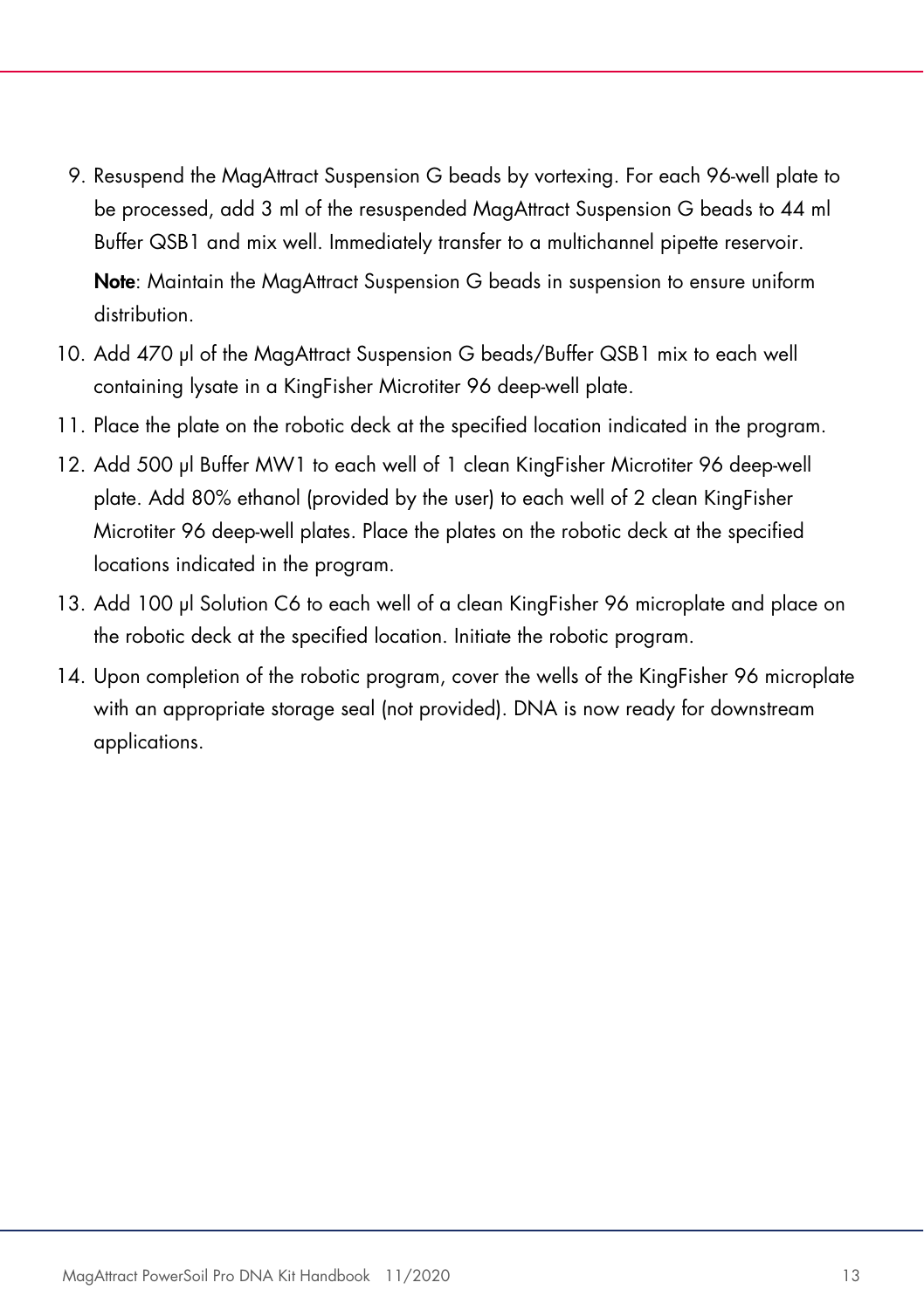# <span id="page-13-0"></span>Protocol for Low Biomass Samples: MagAttract PowerSoil Pro DNA Kit with KingFisher – 2 Binding Steps

This protocol describes the use of the MagAttract PowerSoil Pro DNA Kit with the KingFisher Flex instrument for low biomass samples.

Solution CD2 should be stored at 2–8°C upon arrival. All other reagents and kit components should be stored at room temperature (15–25°C).

Important points before starting

- Use extra-long pipette tips (1000–1250 µl) for CMTRs.
- Add 400 µl RNase A solution to 80 ml Solution CD1 for each 96-well plate to be processed.
- Prepare Buffer QSB1 and Buffer MW1 according to the instructions on the bottles.
- In this protocol, 80% ethanol is required and needs to be supplied by the user.

#### Procedure

- 1. Spin the PowerBead Pro Plate or the PowerBead Pro Tube briefly to ensure that the beads have settled at the bottom of the wells or tube.
- 2. Add up to 250 mg of soil or 100 mg of stool into the plate/tube and 800 µl Solution CD1/RNase A solution. Seal the plate with sealing film or recap the tube.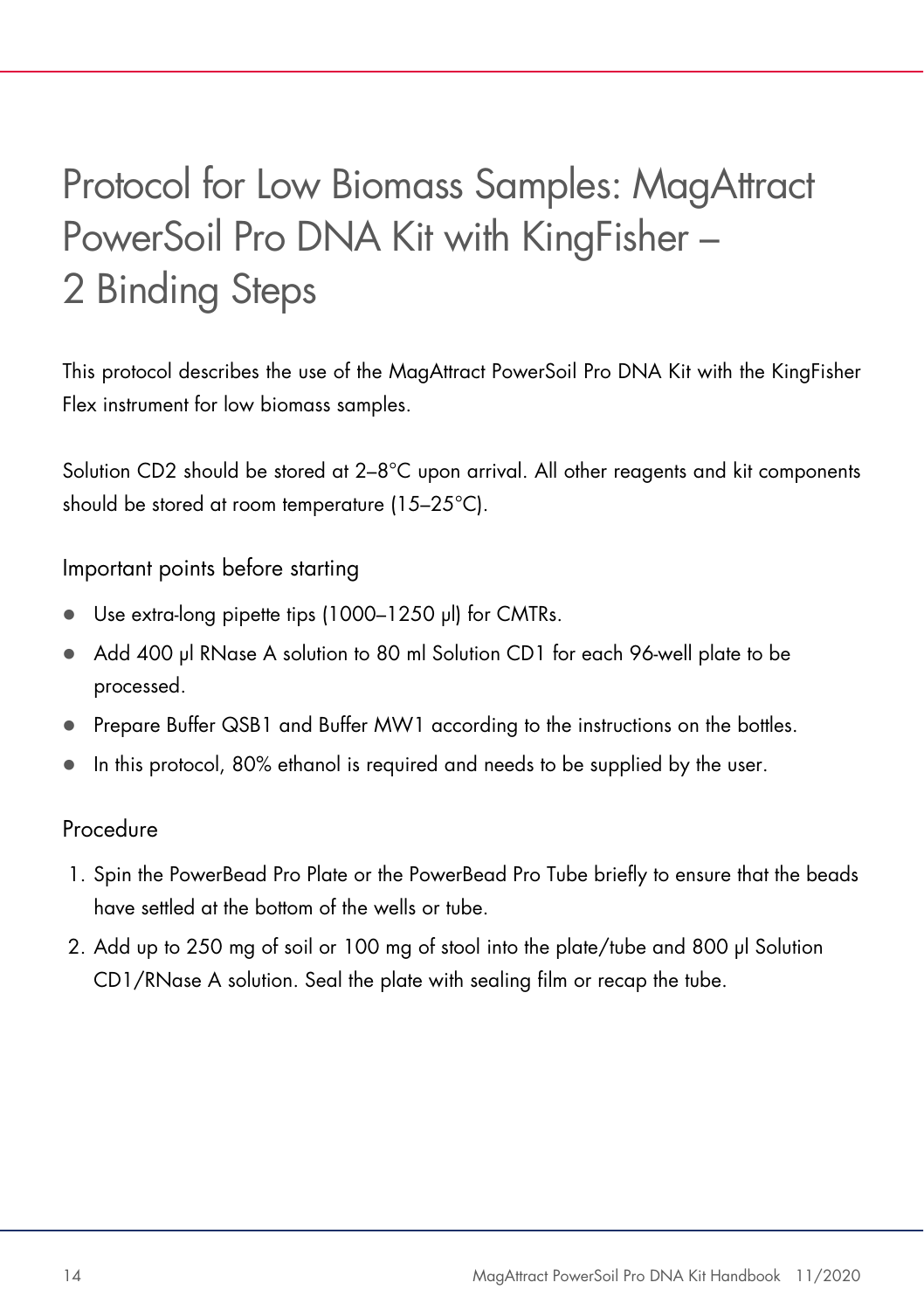- 3. Homogenize samples thoroughly using one of the following methods:
	- 3a. If using a PowerBead Pro Plate with the TissueLyser II, place a silicone compression mat on top of the sealing film and then place the sealed plate and the mat between 2 Plate Adapter Sets. Shake for 5 min at 25 Hz. Reorient the plates so that the sides that were closest to the machine body are now furthest from it. Shake again for 5 min at 25 Hz.
	- 3b. If using PowerBead Pro Tubes with the TissueLyser II, place the tubes into a TissueLyser Adapter Set 2 x 24 or into a 2 ml Tube Holder and Plate Adapter Set. Fasten the adapter into the TissueLyser II. Shake for 5 min at 25 Hz. Reorient the adapter so that the side that was closest to the machine body becomes furthest from it. Shake again for 5 min at 25 Hz.
	- 3c. If using the PowerBead Pro Tubes with Vortex Adapters, secure the PowerBead Pro Tube horizontally on a Vortex Adapter for 1.5–2 ml tubes. Vortex at maximum speed for 10 min.

Note: If using Vortex Adapter for more than 12 preps simultaneously, increase the vortexing time by 5–10 min.

3d. If using the PowerBead Pro Tubes with the PowerLyzer 24 Homogenizer, PowerBead Pro Tubes must be properly balanced in the tube holder of the PowerLyzer 24 Homogenizer. We recommend homogenizing the sample at 2000 rpm for 30 s, pausing for 30 s, then homogenizing again at 2000 rpm for  $30 \text{ s}$ 

Note: Homogenizing samples at higher speeds (up to 4000 rpm) may increase yields but may result in more fragmented DNA.

- 4. Centrifuge the PowerBead Pro Plate at 4500  $\times$  g for 6 min or the PowerBead Pro Tubes at 15,000  $\times$  g for 1 min.
- 5. Transfer the supernatant to the CMTRs.

Note: Expect 500–600 µl. The supernatant may still contain some soil/stool particles.

- 6. Add 300 μl Solution CD2. Seal the CMTRs with the caps provided, and then vortex.
- 7. Centrifuge the CMTRs at 4500 x  $g$  for 6 min at room temperature (15–25°C).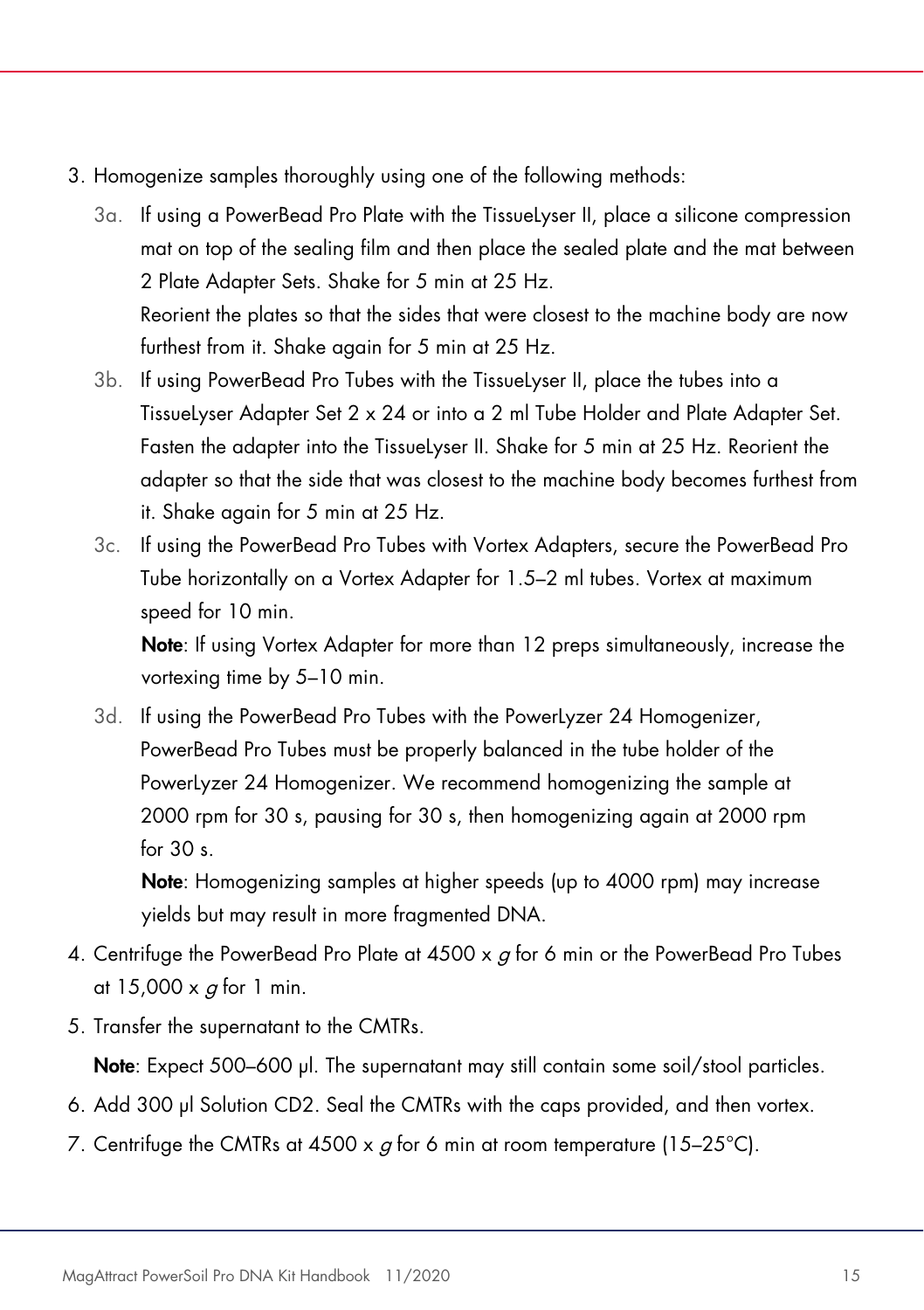- 8. Taking care to avoid any residual pellet, transfer the supernatant from each well to a clean KingFisher Microtiter 96 deep-well plate.
- 9. Resuspend the MagAttract Suspension G beads by vortexing. For each 96-well plate to be processed, add 3 ml of the resuspended MagAttract Suspension G beads to 60 ml of QSB1 binding solution and mix well. Immediately transfer to a multichannel pipette reservoir.

Note: Maintain the MagAttract Suspension G beads in suspension to ensure uniform distribution.

- 10. Add 630 µl of the MagAttract Suspension G beads/QSB1 binding solution to each well containing lysate in a KingFisher Microtiter 96 deep-well plate and mix by pipetting.
- 11. Transfer no more than 920 µl of the mix from each sample to another KingFisher Microtiter 96 deep-well plate (this will be used in the first binding step). The remaining mix of lysate, MagAttract Suspension G beads, and QSB1 binding solution will be processed in the second binding step.

Note: The volume of the lysate/MagAttract Suspension G beads/QSB1 binding solution mix used for the second binding step will vary depending on the sample. The script is set to total volume of 920 µl but works with less.

- 12. Place the plate on the robotic deck at the specified location indicated in the program.
- 13. Add 500 µl of MW1 wash solution to each well of 1 clean KingFisher Microtiter 96 deep-well plate. Add 500 µl of 80% ethanol (provided by the user) to each well of 2 clean KingFisher Microtiter 96 deep-well plates. Place on the robotic deck at the specified locations indicated in the program.
- 14. Add 100 µl of Solution C6 to each well of a clean KingFisher 96 microplate and place on the robotic deck at the specified location. Initiate the robotic program.
- 15. Upon completion of the robotic program, cover the wells of the KingFisher 96 microplate with an appropriate storage seal. DNA is now ready for downstream applications.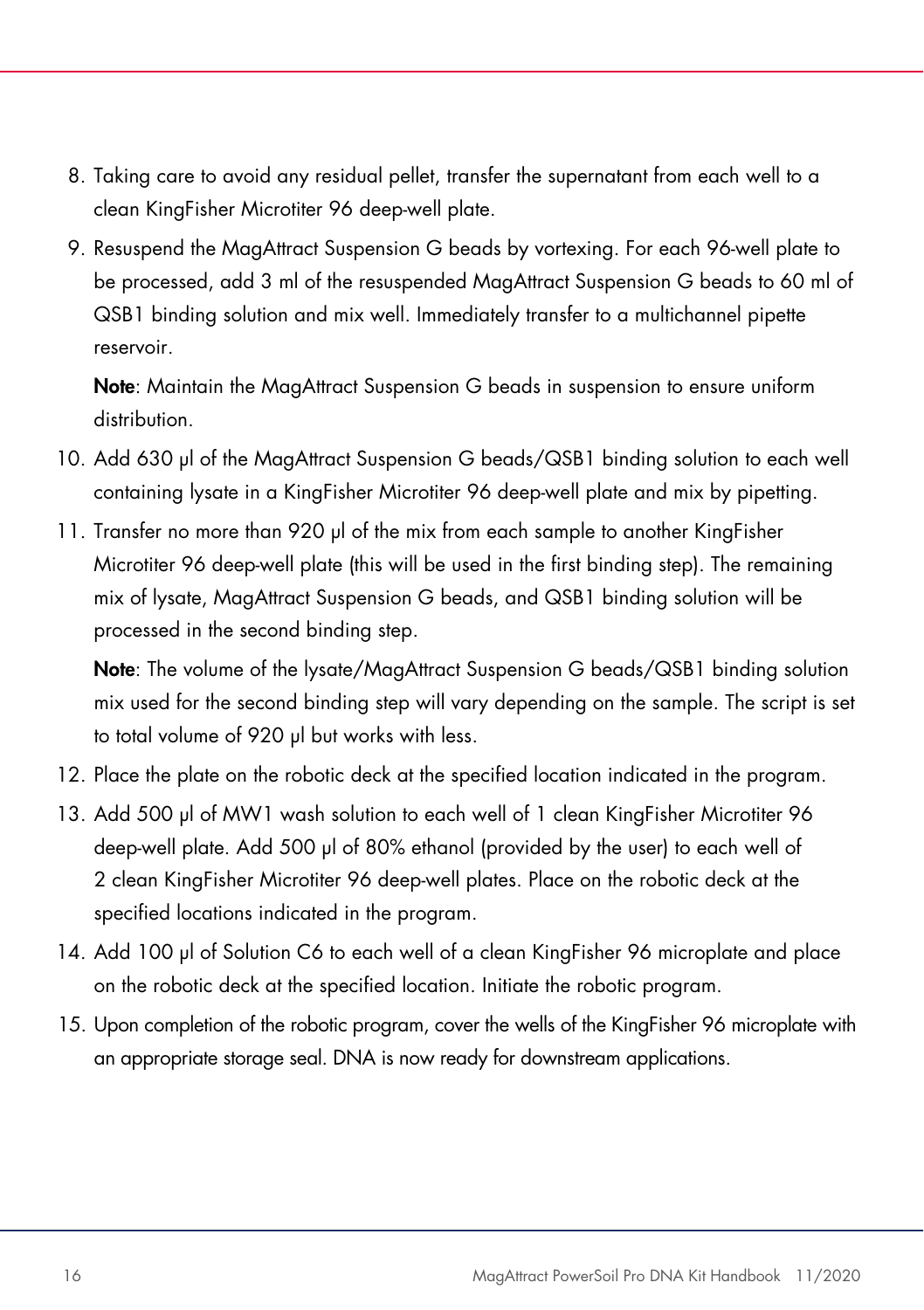### <span id="page-16-0"></span>Troubleshooting Guide

This troubleshooting guide may be helpful in solving any problems that may arise. For more information, see also the Frequently Asked Questions page at our Technical Support Center: www.qiagen.com/FAQ/FAQList.aspx. The scientists in QIAGEN Technical Services are always happy to answer any questions you may have about the information and/or protocols in this handbook or sample and assay technologies. For contact information, visit www.qiagen.com.

|    |                                                                        | <b>Comments and suggestions</b>                                                                                                                                                                                                                                                                                                                                                                                                            |
|----|------------------------------------------------------------------------|--------------------------------------------------------------------------------------------------------------------------------------------------------------------------------------------------------------------------------------------------------------------------------------------------------------------------------------------------------------------------------------------------------------------------------------------|
|    | <b>Sample Processing</b>                                               |                                                                                                                                                                                                                                                                                                                                                                                                                                            |
| a) | Amount of soil and stool to<br>process                                 | The QIAGEN MagAttract PowerSoil Pro DNA Kit is designed to process<br>0.25 g of soil and up to 0.1 g of stool.                                                                                                                                                                                                                                                                                                                             |
| b) | Soil or stool sample is high<br>in water content                       | Weigh the slurry and dispense into the wells. We suggest restricting the<br>starting amount to 0.25 g soil and 0.1 g stool. Increasing the amount used<br>will increase the amount of volume in the subsequent steps.                                                                                                                                                                                                                      |
| c) | Centrifuge available has<br>maximum speed less than<br>$4500 \times g$ | Multiply the protocol time and speed to determine the total $x$ $q$ . Divide the<br>total by the maximum speed of the centrifuge (round up if necessary). This will<br>be the number of minutes that the centrifuge will need to run to achieve the<br>appropriate overall force.<br>Example: 10 minutes at 4500 x $g = 45,000$<br>If centrifuge has a maximum speed of 2500 x $g$ .<br>$45,000 \div 2500 = 18$ minutes of centrifugation. |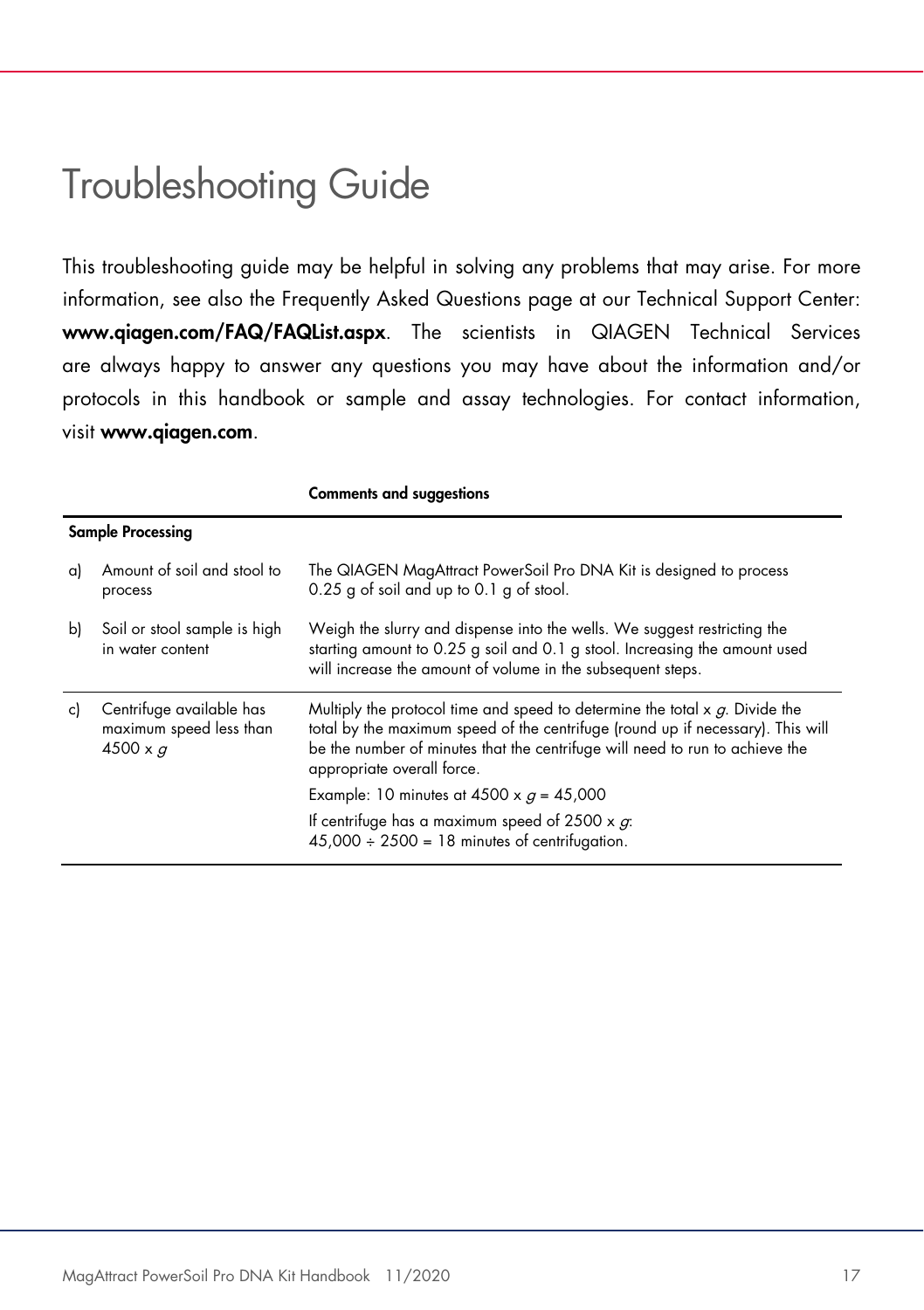#### Comments and suggestions

#### DNA

| a) | The DNA does not amplify               | Make sure to check DNA yields by gel electrophoresis or spectrophotometer<br>reading. An excess amount of DNA will inhibit a PCR reaction.<br>Diluting the template DNA should not be necessary with the DNA isolated<br>using the MagAttract PowerSoil Pro DNA Kit. However, it should still<br>be attempted.<br>If the DNA will still not amplify after trying the steps above, then PCR<br>optimization may be needed.                                                                                                                                                               |
|----|----------------------------------------|-----------------------------------------------------------------------------------------------------------------------------------------------------------------------------------------------------------------------------------------------------------------------------------------------------------------------------------------------------------------------------------------------------------------------------------------------------------------------------------------------------------------------------------------------------------------------------------------|
| b) | The eluted DNA is brown                | If you observe coloration in your samples, please contact Technical Support<br>for suggestions.                                                                                                                                                                                                                                                                                                                                                                                                                                                                                         |
| c) | Concentrating the eluted<br><b>DNA</b> | The final volume of the eluted DNA will be 50–100 µl. The DNA may be<br>concentrated by adding 5-10 µl of 3 M NaCl and inverting 3-5 times to mix.<br>Next, add 100 µl of 100% cold ethanol and invert 3-5 times to mix. Incubate<br>at -30 to -15°C for 30 minutes and centrifuge at 10,000 x $g$ for 5 minutes<br>at room temperature (15-25°C). Decant all liquid. Briefly dry residual ethanol<br>in a speed vac or ambient air. Avoid over-drying the pellet or resuspension<br>may be difficult. Resuspend the precipitated DNA in desired volume of 10<br>mM Tris (Solution C6). |
| d) | Storing the DNA                        | The DNA is eluted in Solution C6 (10 mM Tris) and must be stored at -30 to<br>-15°C or at -90 to -65°C to prevent degradation. The DNA can be eluted<br>in TE without loss, but the EDTA may inhibit downstream reactions such as<br>PCR and automated sequencing. DNA may also be eluted in sterile, DNA-free<br>PCR Water (cat. no. 17000-10).                                                                                                                                                                                                                                        |
|    | Alternative lysis methods              |                                                                                                                                                                                                                                                                                                                                                                                                                                                                                                                                                                                         |
| a) | Cells are difficult to lyse            | After adding Solution CD1 and prior to the bead beating step, incubate at<br>65°C for 10 minutes. Resume protocol from step 2.                                                                                                                                                                                                                                                                                                                                                                                                                                                          |

b) Reduction of shearing of DNA After adding Solution CD1, vortex 3–4 seconds, then heat to 70°C for 5 minutes. Repeat once. This alternative procedure will reduce shearing but may also reduce yield.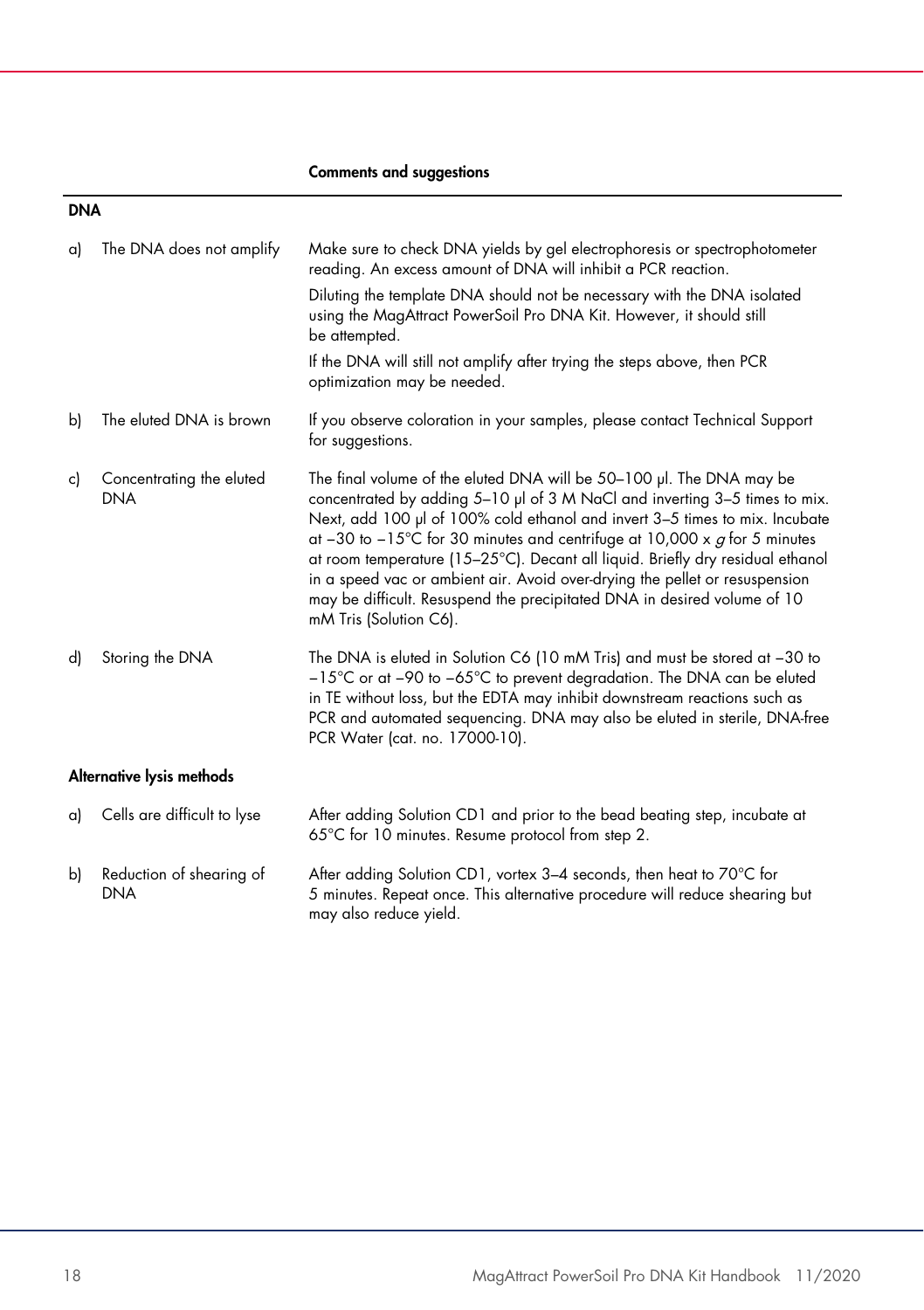# <span id="page-18-0"></span>Ordering Information

| Product                                                         | <b>Contents</b>                                                                                                          | Cat. no. |
|-----------------------------------------------------------------|--------------------------------------------------------------------------------------------------------------------------|----------|
| MagAttract PowerSoil Pro<br><b>DNA Kit</b>                      | For 4 x 96 preps: automated high-<br>throughput isolation of DNA from stool or<br>soil samples in less than 1 day        | 47109    |
| Related products                                                |                                                                                                                          |          |
| DNeasy® PowerSoil Pro<br>Kit (50)                               | For 50 preps: isolate microbial genomic<br>DNA from all soil types                                                       | 47014    |
| <b>DNeasy PowerSoil Pro Kit</b><br>(250)                        | For 250 preps: isolate microbial genomic<br>DNA from all soil types                                                      | 47016    |
| QIAamp PowerFecal Pro<br><b>DNA Kit (50)</b>                    | For 50 preps: isolation of microbial<br>genomic DNA from stool and gut samples                                           | 51804    |
| DNeasy 96 PowerSoil<br>Pro QIAcube <sup>®</sup> HT Kit<br>(480) | For 480 preps: automated high-throughput<br>purification of microbial genomic DNA from<br>all soil and stool types       | 47021    |
| DNeasy 96 PowerSoil<br>Pro Kit (384)                            | For 384: manual high-throughput isolation<br>of microbial genomic DNA from all soil and<br>stool types                   | 47017    |
| DNeasy PowerMax <sup>®</sup> Soil<br>Kit (10)                   | For 10 preps: isolation of microbial DNA<br>from large quantities of stool; great for<br>samples with low microbial load | 12988-10 |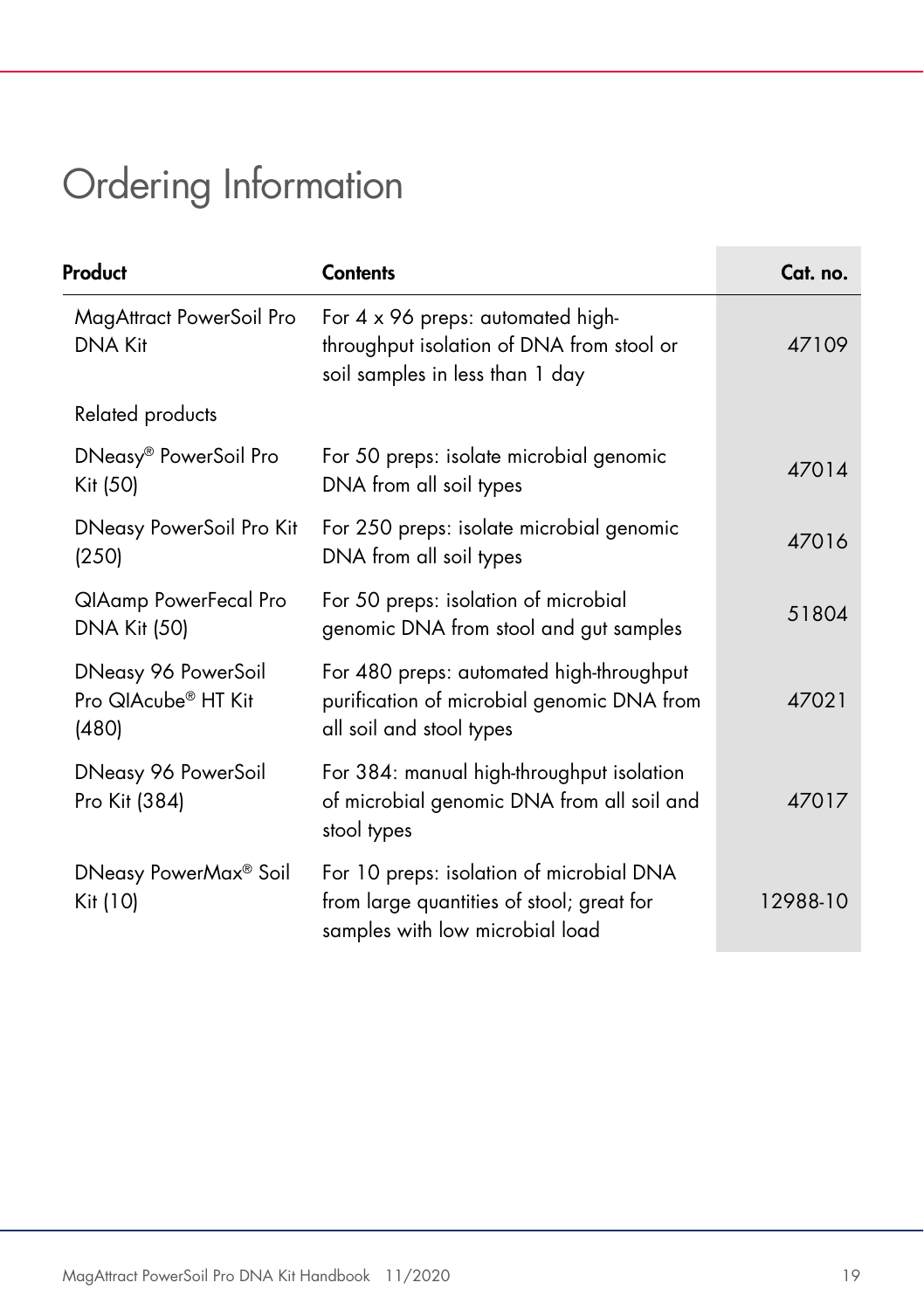| Product                                         | <b>Contents</b>                                                                                                  | Cat. no.    |
|-------------------------------------------------|------------------------------------------------------------------------------------------------------------------|-------------|
| TissueLyser II                                  | For medium- to high-throughput sample<br>disruption for molecular analysis                                       | 85300       |
| PowerBead Pro Plates (4)                        | Bead plates ready for rapid and reliable<br>biological sample lysis from a wide variety<br>of starting materials | 19311       |
| PowerBead Pro Tubes<br>(2 ml) (50)              | Bead tubes ready for rapid and reliable<br>biological sample lysis from a wide variety<br>of starting materials  | 19301       |
| Plate Adapter Set                               | Set of four adapters required to assemble<br>two 96-well plates onto the 96-well plate<br>shaker.                | 11990       |
| 2 ml Tube Holder Set                            | For sample homogenization in 2 ml bead<br>tubes on a TissueLyser II                                              | 11993       |
| TissueLyser Adapter Set<br>$2 \times 24$        | Two sets of adapter plates and 2 racks for<br>use with 2 ml microcentrifuge tubes on the<br>TissueLyser II       | 69982       |
| PowerLyzer 24<br>Homogenizer<br>(110/220 V)     | For the most efficient and complete lysis and<br>homogenization of any biological sample                         | 13155       |
| Vortex Adapter for 24<br>$(1.5 - 2.0$ ml) tubes | For vortexing 1.5 and 2 ml tubes using the<br>Vortex-Genie 2 Vortex                                              | 13000-V1-24 |
| PCR Water $(10 \times 1 \text{ ml})$            | Water certified to be free of DNA, DNase,<br>and RNase contamination                                             | 17000-10    |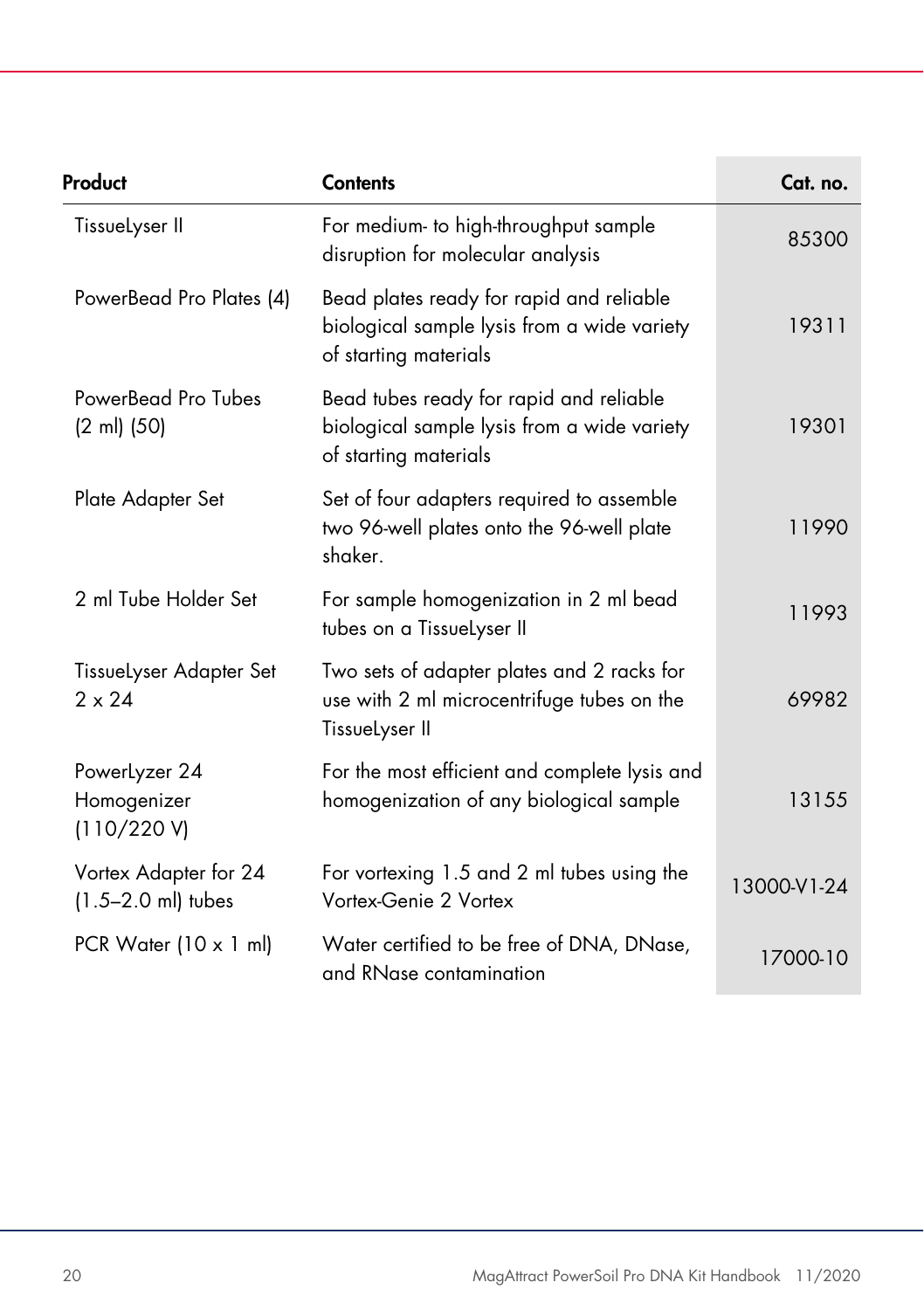| Product                                             | <b>Contents</b>                                                                                                                                                                                                | Cat. no. |
|-----------------------------------------------------|----------------------------------------------------------------------------------------------------------------------------------------------------------------------------------------------------------------|----------|
| <b>UCP Multiplex PCR Kit</b><br>(100)               | For 100 reactions: for highly specific and<br>sensitive multiplex PCR with minimized<br>background using nucleic acid-depleted<br>reagents                                                                     | 206742   |
| <b>UCP Multiplex PCR Kit</b><br>(500)               | For 500 reactions: for highly specific and<br>sensitive multiplex PCR with minimized<br>background using nucleic acid-depleted<br>reagents                                                                     | 206744   |
| QIAseq <sup>®</sup> 16S/ITS<br>Screening Panel (24) | Profiling of bacterial and fungal<br>communities by constructing a library of all<br>bacterial 16S rRNA gene variable regions<br>and fungal ITS regions using phased primer;<br>sufficient for 24 samples      | 333812   |
| QlAseq 16S/ITS<br>Screening Panel (96)              | Profiling of bacterial and fungal<br>communities by constructing a library of all<br>bacterial 16S rRNA gene variable regions<br>and fungal ITS regions using phased primer;<br>sufficient for 96 samples      | 333815   |
| QlAseq 16S/ITS Region<br>Panel (24)                 | Profiling of bacterial and fungal<br>communities by constructing a library of<br>specific bacterial 16S rRNA gene variable<br>regions and fungal ITS regions using<br>phased primer; sufficient for 24 samples | 333842   |
| QlAseq 16S/ITS Region<br>Panel (96)                 | Profiling of bacterial and fungal<br>communities by constructing a library of<br>specific bacterial 16S rRNA gene variable<br>regions and fungal ITS regions using<br>phased primer; sufficient for 96 samples | 333845   |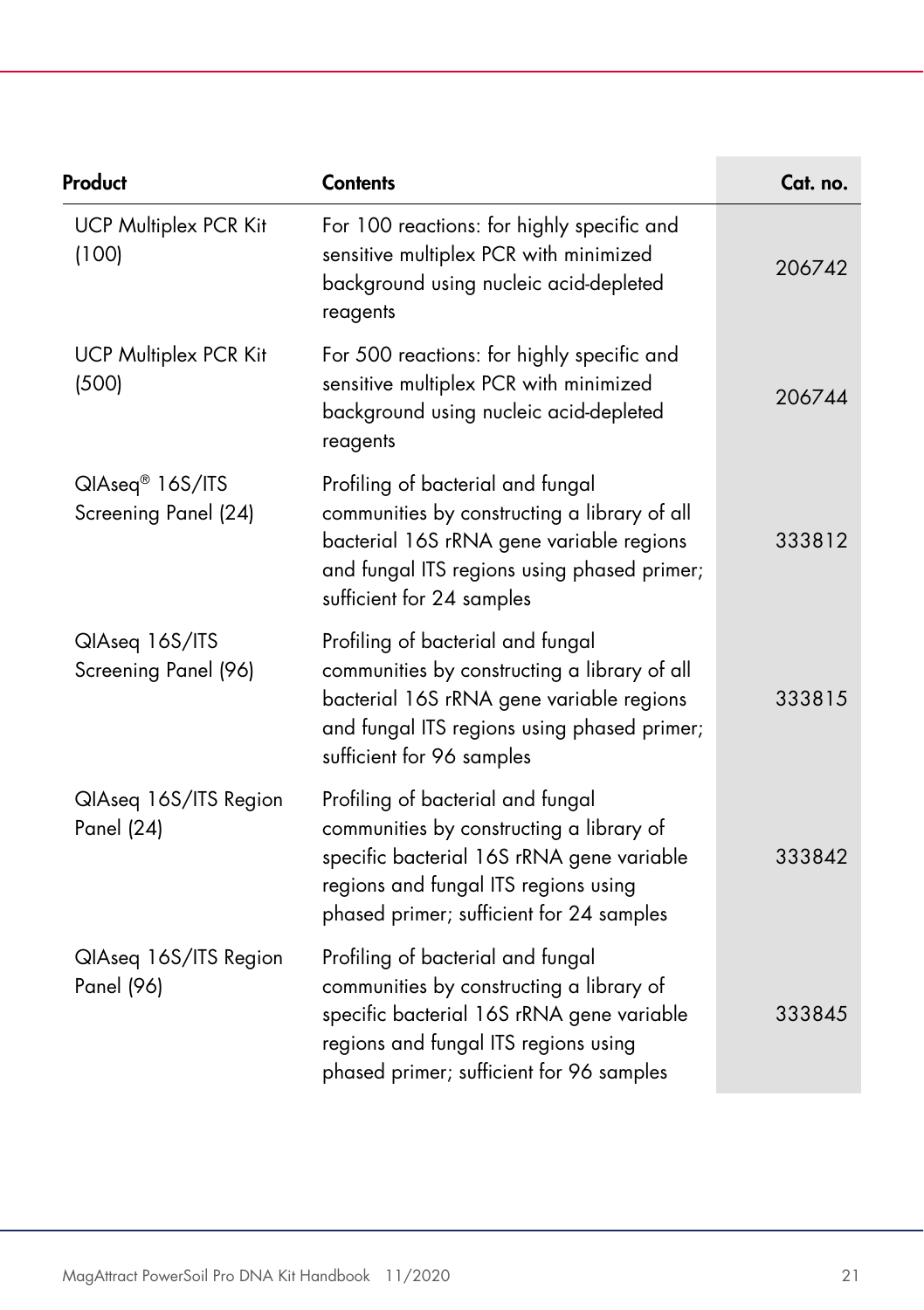| Product                             | <b>Contents</b>                                                                                                                                                                                                  | Cat. no. |
|-------------------------------------|------------------------------------------------------------------------------------------------------------------------------------------------------------------------------------------------------------------|----------|
| QIAseq 16S/ITS 24-<br>Index I (96)  | Adapters and sample indexes for use in<br>conjunction with QIAseq 16S/ITS panels to<br>generate Illumina-compatible libraries;<br>sufficient adapters for indexing 96 samples<br>$(4 \times 24 \text{ samples})$ | 333822   |
| QIAseq 16S/ITS 96-<br>Index I (384) | Adapters and sample indexes (Set A) for<br>use in conjunction with QIAseq 16S/ITS<br>panels to generate Illumina-compatible<br>libraries; sufficient adapters for indexing<br>384 samples (4 x 96 samples)       | 333825   |

For up-to-date licensing information and product-specific disclaimers, see the respective QIAGEN kit handbook or user manual. QIAGEN kit handbooks and user manuals are available at www.qiagen.com or can be requested from QIAGEN Technical Services or your local distributor.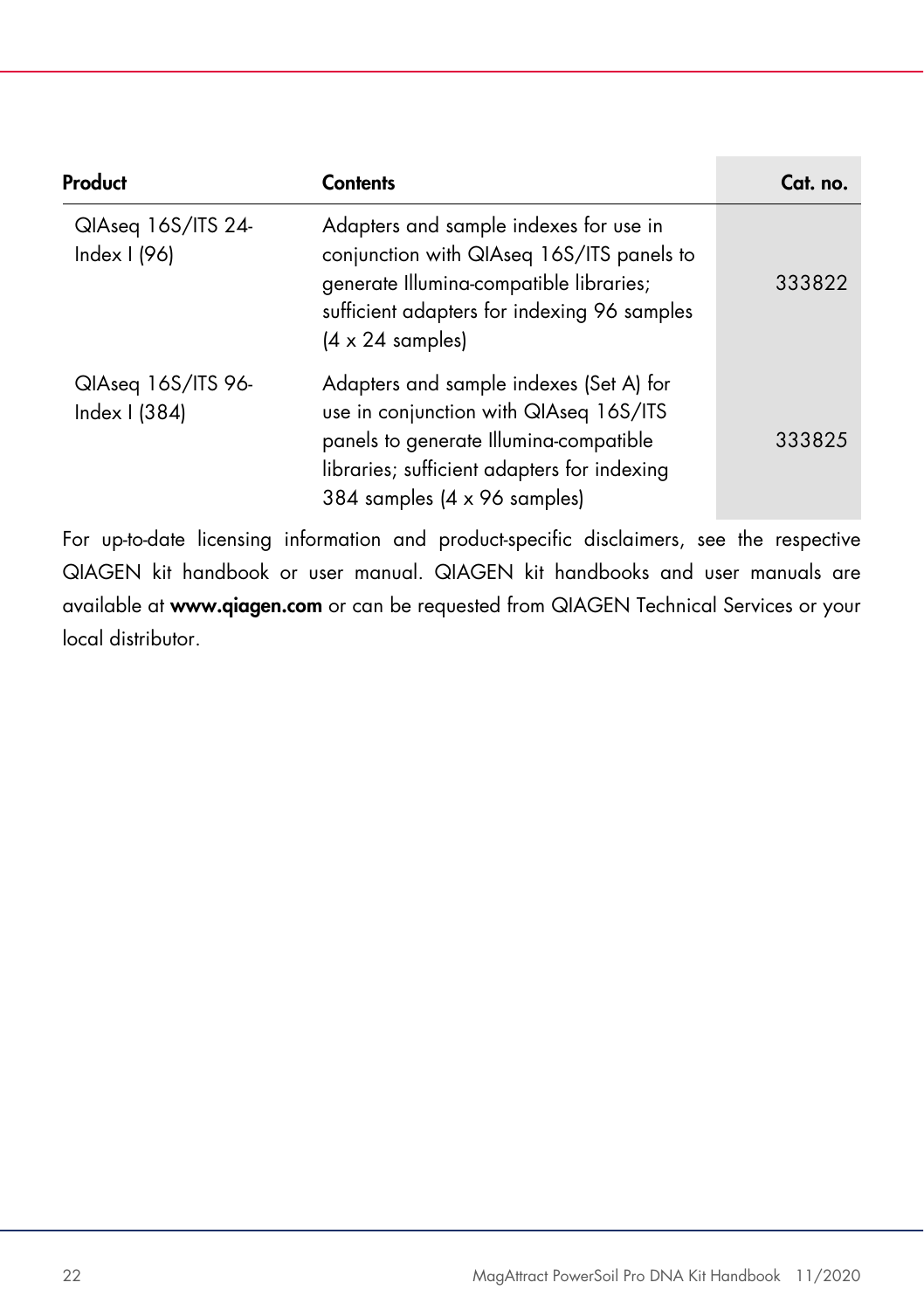#### <span id="page-22-0"></span>Document Revision History

| <b>Date</b> | Changes          |
|-------------|------------------|
| 11/2020     | Initial release. |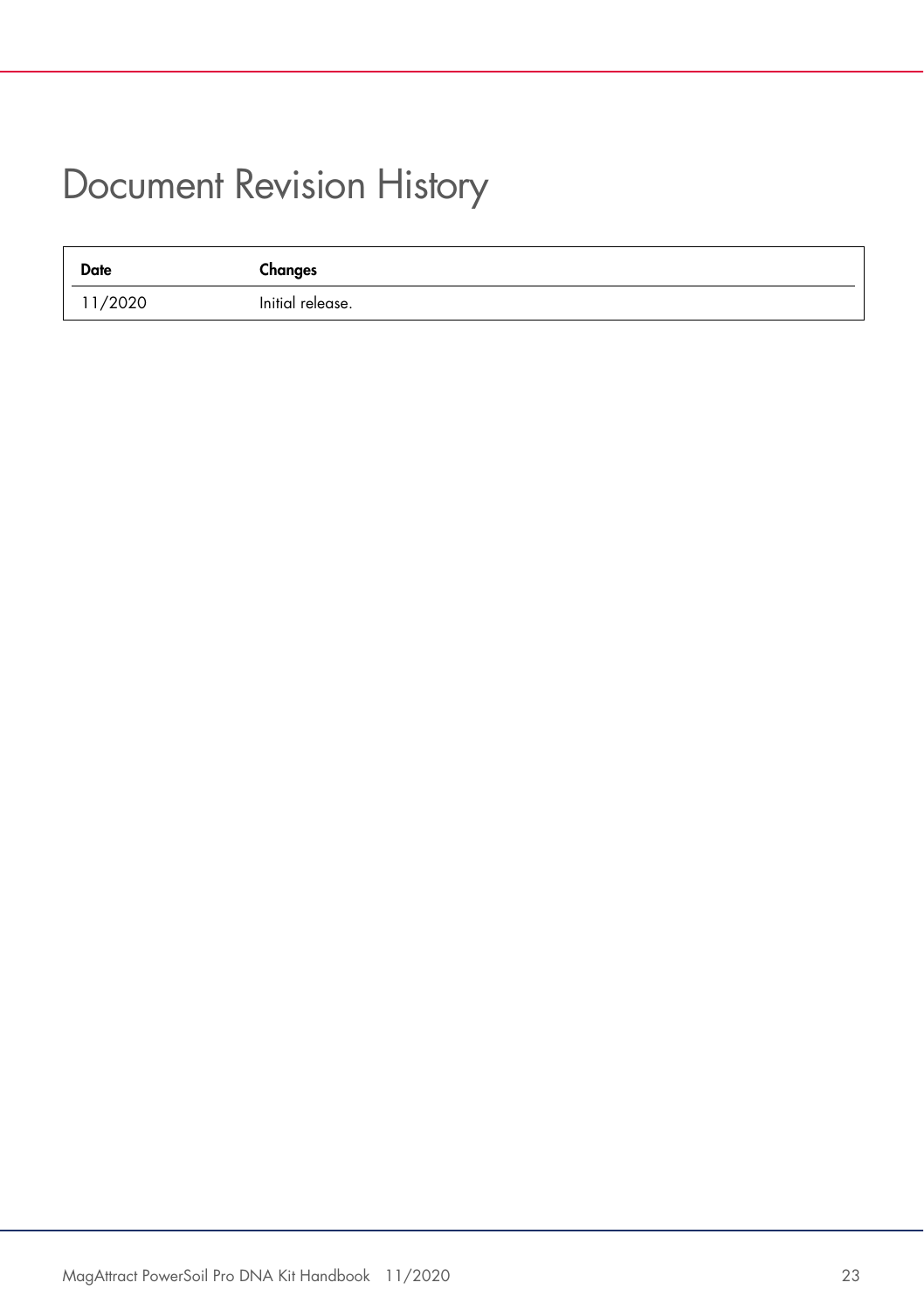**Notes** 

 $\Box$ 

 $\blacksquare$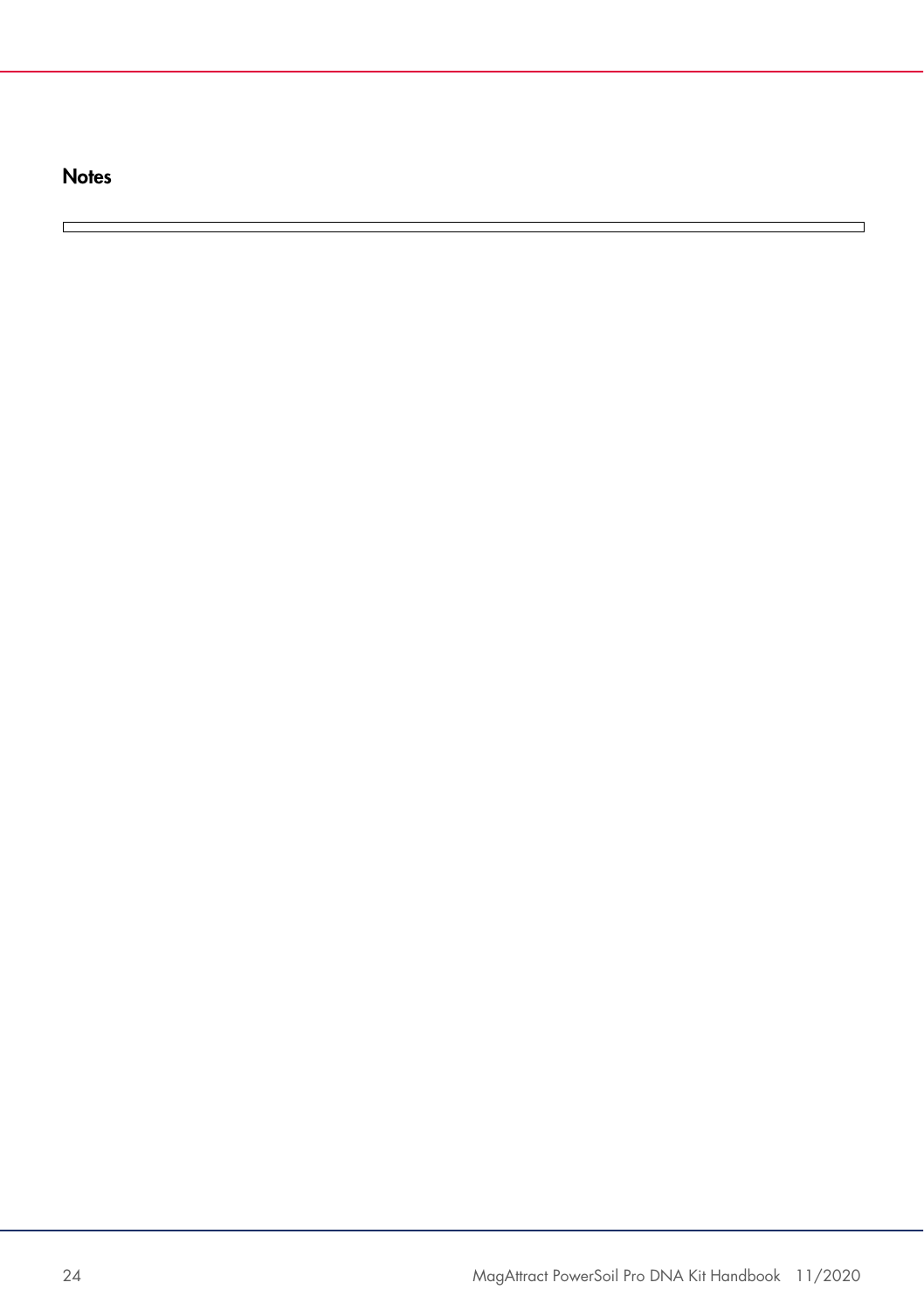#### Limited License Agreement for MagAttract® PowerSoil® Pro DNA Kit

Use of this product signifies the agreement of any purchaser or user of the product to the following terms:

- I. The product may be used solely in accordance with the protocols provided with the product and this handbook and tor use with components contained in the kit (n) he kit (n) only. QIAGEN grants no license under any of its within this kit except as described in the protocols provided with the product, this handbook, and additional protocols available at www.qiagen.com. Some of these additional protocols have been provided by QIAGEN users for QIAGEN users. These protocols have not been thoroughly tested or optimized by QIAGEN. QIAGEN neither guarantees them nor warrants that they do not infringe the rights of third-parties.
- 2. Other than expressly stated licenses, QIAGEN makes no warranty that this kit and/or its use(s) do not infringe the rights of third-parties.
- 3. This kit and its components are licensed for one-time use and may not be reused, refurbished, or resold.
- 4. QIAGEN specifically disclaims any other licenses, expressed or implied other than those expressly stated.
- 5. The purchaser and user of the kit agree not to take or permit anyone else to take any steps that could lead to or facilitate any acts prohibited above. QIAGEN may enforce the prohibitions of this Limited License Agreement in any Court, and shall recover all its investigative and Court costs, including attorney fees, in any action to enforce this Limited License Agreement or any of its intellectual property rights relating to the kit and/or its components.

For updated license terms, see www.qiagen.com.

Trademarks: QIAGEN®, Sample to Insight®, QIAcube®, QIAseq®, DNeasy®, Inhibitor Removal Technology®, MagAttract®, PowerOwex®, PowerSoil®<br>(QIAGEN Group); Vortex-Genie® (Scientific Industries); KingFisher®, Microtiter®, Therm trademarks, etc. used in this document, even when not specifically marked as such, are not to be considered unprotected by law.

11/2020 HB-2834-001 © 2020 QIAGEN, all rights reserved